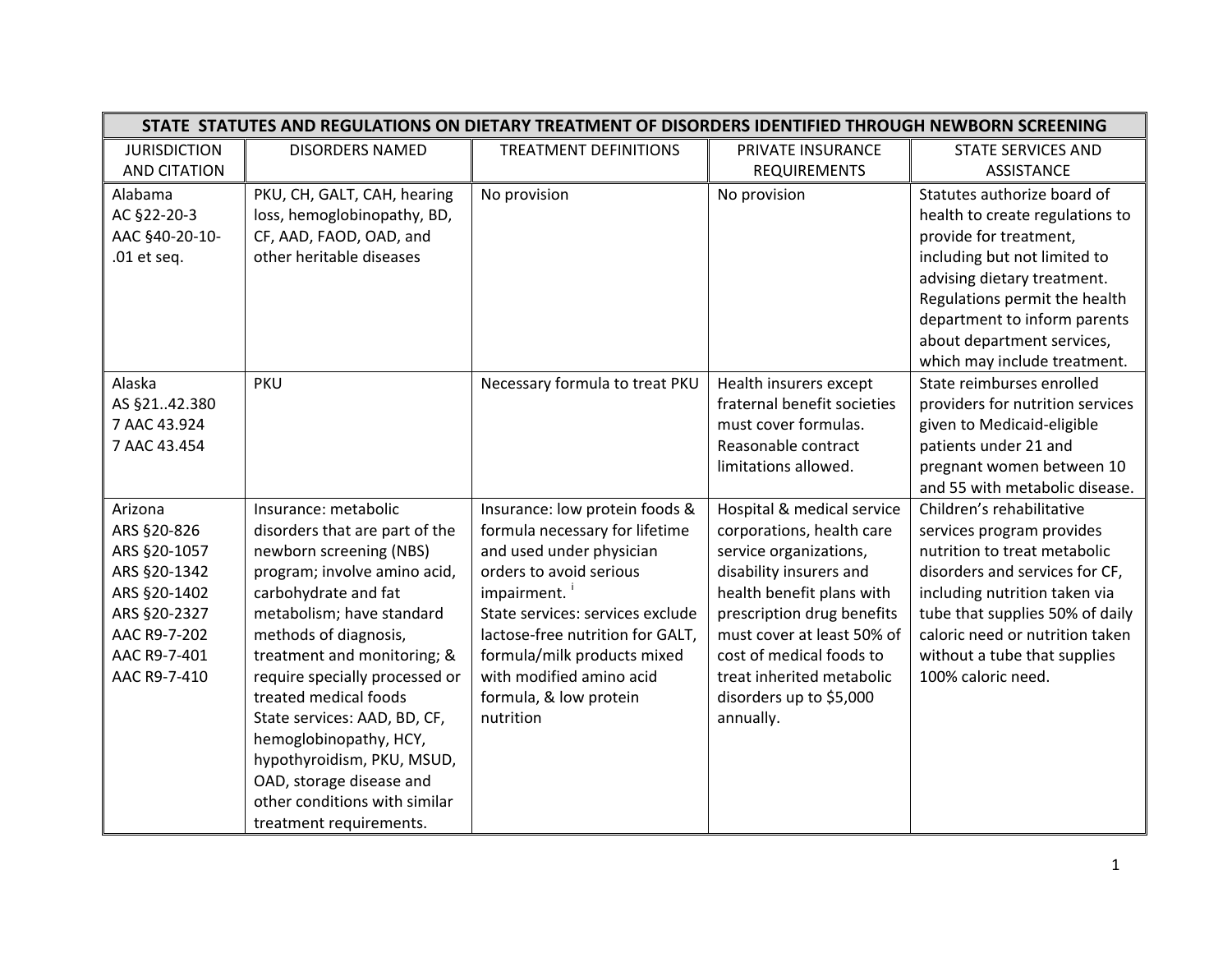|                                                                                                                                                    |                                                                                                                                                                                                                                                                                                                             | STATE STATUTES AND REGULATIONS ON DIETARY TREATMENT OF DISORDERS IDENTIFIED THROUGH NEWBORN SCREENING                                                                                                                                                                                                                                                                                                                                            |                                                                                                                                                                                                                                                                                                                                             |                                                                                                                                                                                                                                                                                                                                                                                                                                                                                               |
|----------------------------------------------------------------------------------------------------------------------------------------------------|-----------------------------------------------------------------------------------------------------------------------------------------------------------------------------------------------------------------------------------------------------------------------------------------------------------------------------|--------------------------------------------------------------------------------------------------------------------------------------------------------------------------------------------------------------------------------------------------------------------------------------------------------------------------------------------------------------------------------------------------------------------------------------------------|---------------------------------------------------------------------------------------------------------------------------------------------------------------------------------------------------------------------------------------------------------------------------------------------------------------------------------------------|-----------------------------------------------------------------------------------------------------------------------------------------------------------------------------------------------------------------------------------------------------------------------------------------------------------------------------------------------------------------------------------------------------------------------------------------------------------------------------------------------|
| <b>JURISDICTION</b>                                                                                                                                | <b>DISORDERS NAMED</b>                                                                                                                                                                                                                                                                                                      | <b>TREATMENT DEFINITIONS</b>                                                                                                                                                                                                                                                                                                                                                                                                                     | PRIVATE INSURANCE                                                                                                                                                                                                                                                                                                                           | <b>STATE SERVICES AND</b>                                                                                                                                                                                                                                                                                                                                                                                                                                                                     |
| <b>AND CITATION</b>                                                                                                                                |                                                                                                                                                                                                                                                                                                                             |                                                                                                                                                                                                                                                                                                                                                                                                                                                  | <b>REQUIREMENTS</b>                                                                                                                                                                                                                                                                                                                         | <b>ASSISTANCE</b>                                                                                                                                                                                                                                                                                                                                                                                                                                                                             |
| Arkansas<br>ACA §20-15-304<br>ACA §23-79-701<br>et seq.<br>AAR §17-16-07-<br>001                                                                   | Insurance and tax credit: PKU,<br>GALT, OAD, and AAD<br>State services: PKU, GALT,<br>and other metabolic<br>conditions                                                                                                                                                                                                     | Insurance and tax credit:<br>medical foods to treat a<br>condition with recognized<br>nutritional requirements; low<br>protein modified food products<br>with $\leq 1$ gram of protein per<br>serving that are prescribed,<br>medically necessary foods<br>taken under physician direction<br>State services for PKU & GALT:<br>formula and foods undefined<br>State reimbursement to<br>providers: reimbursable<br>treatment services undefined | If the cost of medical<br>foods and low protein<br>modified food products is<br>$\geq$ \$2,400 annually,<br>insurance company,<br>hospital medical service<br>corporation and HMO<br>policies must cover amino<br>acid modified food<br>preparations, low protein<br>modified foods, and other<br>special dietary products<br>and formulas. | Statutes authorize health<br>department to assist in<br>treatment and care. For PKU<br>and GALT, rules provide for<br>formula and foods. For other<br>metabolic conditions, rules<br>provide for nutritional therapy<br>as recommended by<br>consultants. Department<br>reimburses providers ≤\$1,000<br>per person treated without<br>insurance whose expenses<br>exceed \$2,400. Tax credit<br>applies up to \$2,400 annually<br>per child for medical food &<br>low protein modified food. |
| California<br><b>Health and Safety</b><br>§1374.56<br>17 CCR §2932<br>22 CCR §40675<br>22 CCR §40715<br>22 CCR §41848,<br>41849<br>22 CCR §51313.3 | Insurance: PKU<br>Genetically handicapped<br>persons program (GHPP): CF,<br>hemoglobinopathies, and<br>certain metabolic disorders<br>California children services<br>(CCS): inborn errors of<br>metabolism, CF and other<br>lung disorders from<br>metabolic & genetic defects<br>For Medi-Cal: no conditions<br>specified | Insurance: formula, or<br>medically necessary, enteral<br>product prescribed or ordered<br>for home use; special food<br>products prescribed or ordered<br>based on best practices & used<br>in lieu of normal foods; foods<br>modified to contain ≤1 gram of<br>protein per serving (not<br>naturally low in protein)<br>GHPP: treatment not defined                                                                                            | Health care service plan<br>contracts and disability<br>insurance plans must<br>cover treatment of PKU,<br>including formula and<br>special food products.                                                                                                                                                                                  | GHPP provides inpatient,<br>outpatient, & home treatment<br>services to CCS clients under 21<br>with eligible conditions and<br>GHPP clients over 21. Medi-Cal<br>covers enteral nutritional<br>supplements and replacements<br>if used as a therapy to prevent<br>serious disability or death in<br>patients with conditions that<br>preclude use of regular food.                                                                                                                           |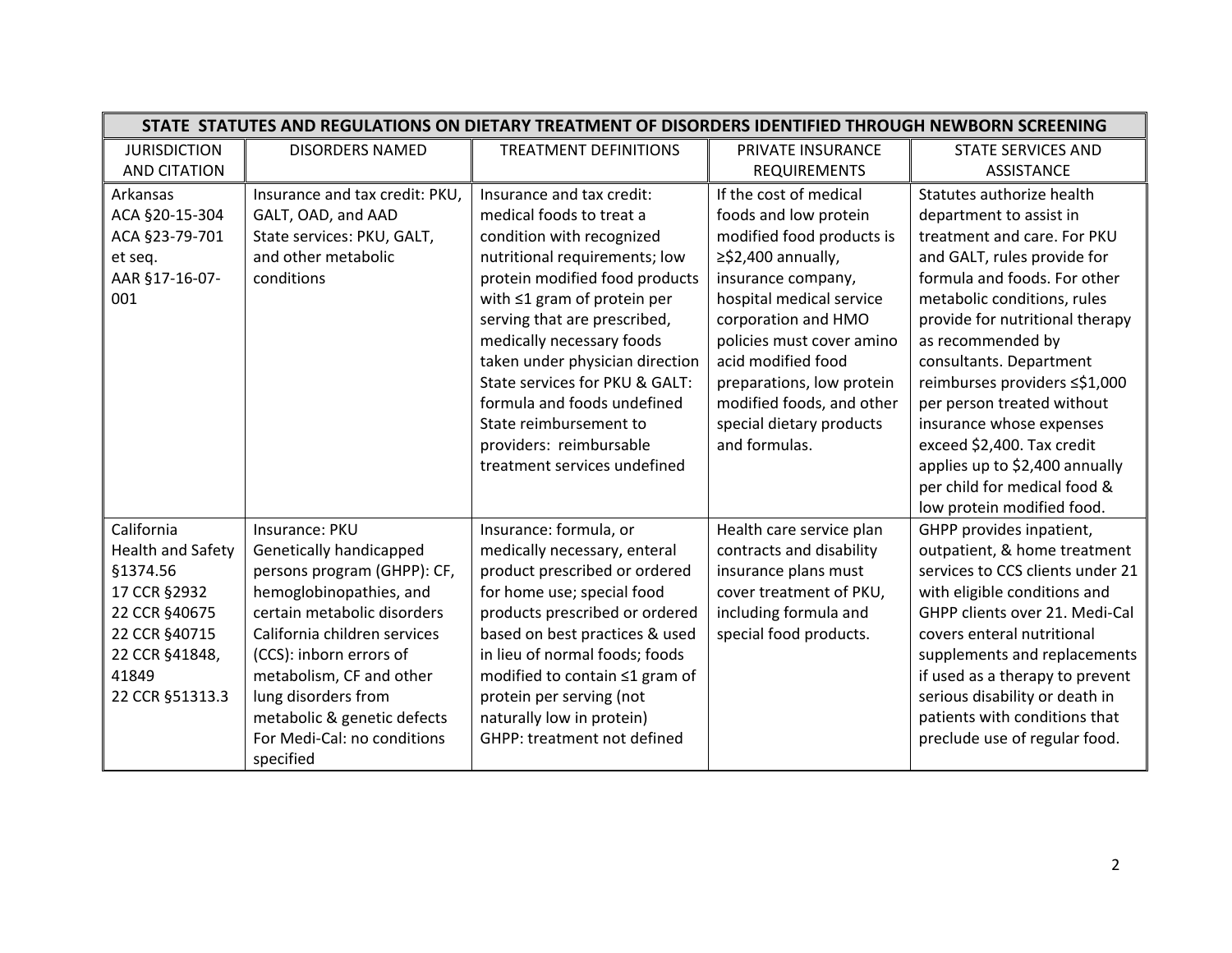| STATE STATUTES AND REGULATIONS ON DIETARY TREATMENT OF DISORDERS IDENTIFIED THROUGH NEWBORN SCREENING |                                                                                                                                                                                                                                                                                          |                                                                                                                                                                                                                                                                                                                                                                                                                                                                                               |                                                                                                                                                                                                                      |                                                                                                                                                                                                                                                                                     |
|-------------------------------------------------------------------------------------------------------|------------------------------------------------------------------------------------------------------------------------------------------------------------------------------------------------------------------------------------------------------------------------------------------|-----------------------------------------------------------------------------------------------------------------------------------------------------------------------------------------------------------------------------------------------------------------------------------------------------------------------------------------------------------------------------------------------------------------------------------------------------------------------------------------------|----------------------------------------------------------------------------------------------------------------------------------------------------------------------------------------------------------------------|-------------------------------------------------------------------------------------------------------------------------------------------------------------------------------------------------------------------------------------------------------------------------------------|
| <b>JURISDICTION</b>                                                                                   | <b>DISORDERS NAMED</b>                                                                                                                                                                                                                                                                   | <b>TREATMENT DEFINITIONS</b>                                                                                                                                                                                                                                                                                                                                                                                                                                                                  | PRIVATE INSURANCE                                                                                                                                                                                                    | <b>STATE SERVICES AND</b>                                                                                                                                                                                                                                                           |
| <b>AND CITATION</b>                                                                                   |                                                                                                                                                                                                                                                                                          |                                                                                                                                                                                                                                                                                                                                                                                                                                                                                               | <b>REQUIREMENTS</b>                                                                                                                                                                                                  | <b>ASSISTANCE</b>                                                                                                                                                                                                                                                                   |
| Colorado<br>CRS §10-16-104<br>10 CCR 2505-3                                                           | Insurance: inherited<br>enzymatic disorders caused<br>by single gene defects<br>involved in metabolism of                                                                                                                                                                                | Insurance: medically necessary<br>foods prescribed by<br>participating provider,<br>including metabolic formula &                                                                                                                                                                                                                                                                                                                                                                             | Group and individual<br>health insurance policies<br>with pharmacy benefits<br>must cover medical foods.                                                                                                             | Under the Colorado Children's<br>Basic Health Plan, eligible<br>children under 19 and<br>pregnant women may receive                                                                                                                                                                 |
|                                                                                                       | amino, organic and fatty<br>acids, including but not<br>limited to PKU, maternal PKU,<br>maple syrup urine disease<br>(MSUD), TYR, HCY,<br>histidinemia, urea cycle<br>disorders, hyperlysinemia,<br>glutaric acidemias, MMA and<br>propionic acidemia<br>State svcs: metabolic disorder | its modular counterparts to<br>treat disorders; formulated to<br>be deficient in one or more<br>nutrients; taken via tube or<br>orally at home; available from<br>participating pharmacy; and<br>excluding formulas to treat CF<br>and lactose-intolerance<br>State services: formula not<br>defined                                                                                                                                                                                          | Deductibles, coinsurance<br>or other cost-sharing<br>methods may apply. PKU<br>benefits are required<br>through 21 years of age<br>for men and women<br>through age 35.                                              | formula for metabolic<br>disorders                                                                                                                                                                                                                                                  |
| Connecticut<br>CGSA §19a-55,<br>59a<br>CGSA §38a-492c<br>CGSA §38a-518c                               | Insurance: CF, PKU and other<br>metabolic diseases,<br>hypothyroidism, GALT, SCD,<br>MSUD, HCY, BD, CAH and<br>other inborn errors of<br>metabolism as prescribed by<br>the health department<br>State services: conditions<br>listed for insurance except CF                            | Insurance: low protein<br>modified foods formulated to<br>have ≤1 gram protein per<br>serving and amino acid<br>modified food preparations<br>prescribed to treat inherited<br>metabolic disease with doctor<br>supervision; medically<br>necessary specialized formula<br>for children up to age eight<br>exempt from FDA labeling and<br>intended for dietary<br>management of disease under<br>physician supervision<br>For state services: same as<br>above except formula not<br>defined | Individual and group<br>health insurance policies<br>must cover prescribed<br>amino acid modified<br>preparations and low<br>protein modified food<br>products on same basis as<br>outpatient prescription<br>drugs. | Statute authorizes health<br>department to include cost of<br>treatment in setting fees and<br>allows department to purchase<br>special infant formula, amino<br>acid modified preparations,<br>and low protein modified food<br>products directly and without a<br>purchase order. |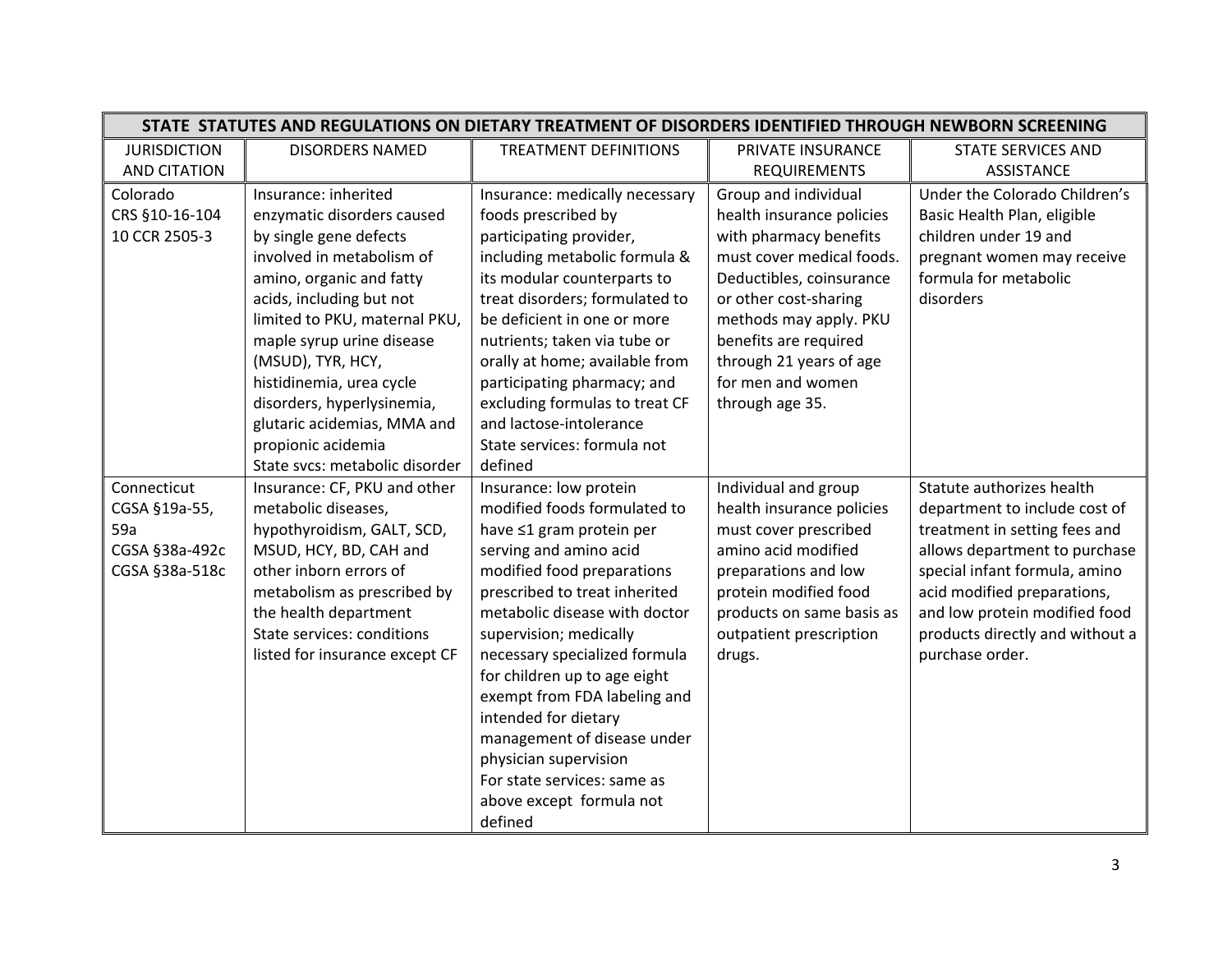|                     | STATE STATUTES AND REGULATIONS ON DIETARY TREATMENT OF DISORDERS IDENTIFIED THROUGH NEWBORN SCREENING |                                 |                            |                                  |  |
|---------------------|-------------------------------------------------------------------------------------------------------|---------------------------------|----------------------------|----------------------------------|--|
| <b>JURISDICTION</b> | <b>DISORDERS NAMED</b>                                                                                | <b>TREATMENT DEFINITIONS</b>    | PRIVATE INSURANCE          | <b>STATE SERVICES AND</b>        |  |
| <b>AND CITATION</b> |                                                                                                       |                                 | <b>REQUIREMENTS</b>        | <b>ASSISTANCE</b>                |  |
| Delaware            | Insurance: PKU and other                                                                              | Insurance: prescribed low       | Under family member        | Statute declares intent to       |  |
| DC §16-201          | inherited metabolic diseases                                                                          | protein modified formula or     | coverage, health           | provide treatment. Under         |  |
| DC §18-3355         | caused by an inherited                                                                                | food formulated to have ≤1      | insurance contracts and    | regulations, specialty formula   |  |
| DC §18-3571         | abnormality of biochemistry,                                                                          | gram of protein per serving     | group and blanket health   | fund allows the health           |  |
| DAC §16-4103        | including any diseases for                                                                            | (not naturally low in protein)  | insurance policies must    | department to cover costs of     |  |
|                     | which the state screens                                                                               | and recognized medical          | provide coverage for       | specialty formula to treat       |  |
|                     | newborns                                                                                              | formulas or food to treat       | prescribed medical         | inherited metabolic disease      |  |
|                     | State services: inherited                                                                             | inherited metabolic disease     | formulas and foods, low    | not covered by insurance.        |  |
|                     | metabolic disorders defined                                                                           | used under doctor supervision   | protein modified formulas  | Eligible women of child bearing  |  |
|                     | same as above                                                                                         | and consumed enterally          | and modified food          | age and children receive aid     |  |
|                     |                                                                                                       | State services: medically       | products.                  | based on fee schedule less the   |  |
|                     |                                                                                                       | necessary, prescribed specialty |                            | cost of normal infant formula    |  |
|                     |                                                                                                       | formula or milk product         |                            | or soy based milk products.      |  |
|                     |                                                                                                       | substitution to treat inherited |                            |                                  |  |
|                     |                                                                                                       | metabolic disorders used        |                            |                                  |  |
|                     |                                                                                                       | under doctor supervision        |                            |                                  |  |
| District of         | GALT, HCY, hypothyroidism,                                                                            | Reimbursable treatment costs    | No provision               | Legislation recognizes intent to |  |
| Columbia            | MSUD, PKU, and sickle                                                                                 | not defined                     |                            | provide appropriate treatment    |  |
| DCA §7-838          | hemoglobinopathy and other                                                                            |                                 |                            | and requires the District to     |  |
|                     | metabolic disorders                                                                                   |                                 |                            | partially pay for treatment on a |  |
|                     | identified by the committee                                                                           |                                 |                            | sliding scale if an infant's     |  |
|                     | of metabolic disorders                                                                                |                                 |                            | parents are indigent.            |  |
| Florida             | Insurance: inherited fat,                                                                             | Insurance: prescription and     | Health insurance must      | State supplies necessary         |  |
| FS §383.13          | carbohydrate, amino &                                                                                 | nonprescription enteral         | cover enteral formulas to  | dietary treatment for PKU and    |  |
| FS §627.42395       | organic acid metabolism                                                                               | formulas for home use           | treat certain inherited    | other metabolic diseases as      |  |
|                     | diseases or malabsorption as                                                                          | prescribed by a physician; for  | diseases and up to \$2,500 | medically indicated if not       |  |
|                     | a result of congenital or                                                                             | AAD and OAD, low protein        | annually for low protein   | otherwise available and          |  |
|                     | neonatal defects                                                                                      | modified foods                  | modified foods to treat    | supplemental foods to eligible   |  |
|                     | State services: PKU and other                                                                         | State services: dietary         | AAD and OAD until age      | families under WIC.              |  |
|                     | metabolic diseases                                                                                    | treatment not defined           | $24$ <sup>ii</sup>         |                                  |  |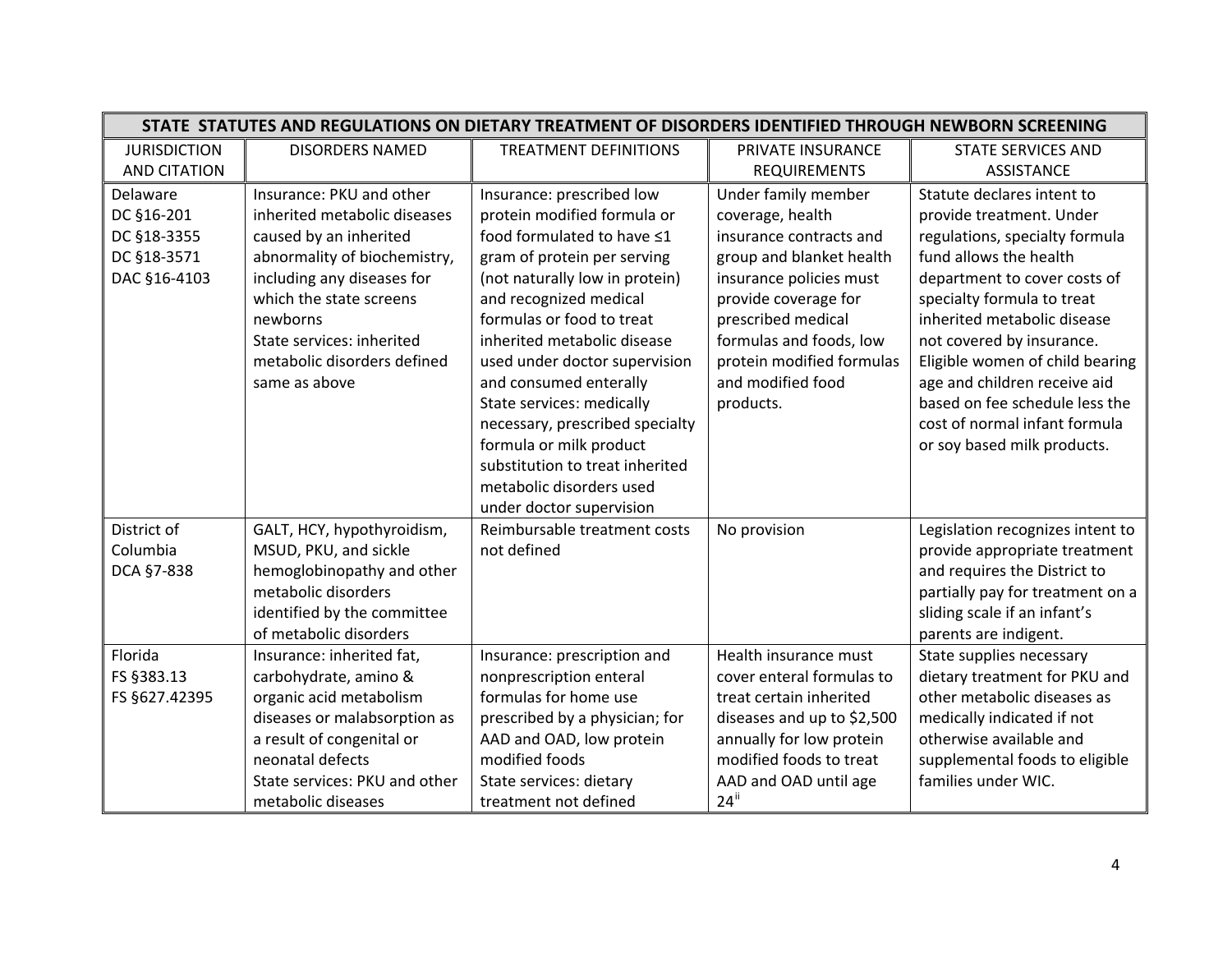|                                                                 |                                                                                                                                                                                                                                          |                                                                                                                                                                                                                                                                                                                                     |                                                                                                                                                                                                                                                               | STATE STATUTES AND REGULATIONS ON DIETARY TREATMENT OF DISORDERS IDENTIFIED THROUGH NEWBORN SCREENING                                                                                                               |  |  |  |
|-----------------------------------------------------------------|------------------------------------------------------------------------------------------------------------------------------------------------------------------------------------------------------------------------------------------|-------------------------------------------------------------------------------------------------------------------------------------------------------------------------------------------------------------------------------------------------------------------------------------------------------------------------------------|---------------------------------------------------------------------------------------------------------------------------------------------------------------------------------------------------------------------------------------------------------------|---------------------------------------------------------------------------------------------------------------------------------------------------------------------------------------------------------------------|--|--|--|
| <b>JURISDICTION</b>                                             | <b>DISORDERS NAMED</b>                                                                                                                                                                                                                   | <b>TREATMENT DEFINITIONS</b>                                                                                                                                                                                                                                                                                                        | PRIVATE INSURANCE                                                                                                                                                                                                                                             | <b>STATE SERVICES AND</b>                                                                                                                                                                                           |  |  |  |
| <b>AND CITATION</b>                                             |                                                                                                                                                                                                                                          |                                                                                                                                                                                                                                                                                                                                     | <b>REQUIREMENTS</b>                                                                                                                                                                                                                                           | ASSISTANCE                                                                                                                                                                                                          |  |  |  |
| Georgia<br>GC §31-12-6                                          | Genetic conditions such as<br>PKU, GALT, HCY, MSUD,<br>hypothyroidism, CAH, and<br>other inherited metabolic and<br>genetic disorders                                                                                                    | Therapy is not defined.                                                                                                                                                                                                                                                                                                             | No provision.                                                                                                                                                                                                                                                 | Health department may use<br>state or federal funds, if<br>available, including Maternal<br>and Child Health Services Block<br>Grant, to provide therapy.                                                           |  |  |  |
| Hawaii<br>HRS §346-67<br>HRS §431:10A-<br>120<br>HRS §432:1-609 | Insurance & public assistance:<br>inborn error of metabolism<br>caused by inherited abnormal<br>biochemistry characterized by<br>congenital or neonatal onset<br>metabolic defect of amino<br>acid, organic acid,<br>carbohydrate or fat | Insurance & public assistance:<br>medical foods taken enterally<br>under doctor supervision to<br>manage conditions with<br>recognized nutritional<br>requirements; prescribed,<br>medically necessary low<br>protein modified foods<br>formulated to have ≤1 gram<br>protein per serving to treat an<br>inborn error of metabolism | Accident and sickness<br>insurance, employer<br>group health policies, and<br>individual and group<br>hospital and medical<br>service plans must cover<br>medical foods and low<br>protein modified food<br>products to treat inborn<br>errors of metabolism. | The state provides coverage to<br>public assistance recipients for<br>medical foods and low-protein<br>modified food products to<br>treat inborn errors of<br>metabolism.                                           |  |  |  |
| Idaho                                                           | Local health agencies: PKU                                                                                                                                                                                                               | Local health agencies:                                                                                                                                                                                                                                                                                                              | No provision                                                                                                                                                                                                                                                  | Local health agencies                                                                                                                                                                                               |  |  |  |
| IC §39-910                                                      | and other preventable                                                                                                                                                                                                                    | treatment not defined                                                                                                                                                                                                                                                                                                               |                                                                                                                                                                                                                                                               | responsible for treatment and                                                                                                                                                                                       |  |  |  |
| IDAPA §16.03.09                                                 | diseases                                                                                                                                                                                                                                 | Medicaid: oral or tube fed                                                                                                                                                                                                                                                                                                          |                                                                                                                                                                                                                                                               | cure of infants. Medicaid Basic                                                                                                                                                                                     |  |  |  |
|                                                                 | Medicaid: conditions that                                                                                                                                                                                                                | nutritional products medically                                                                                                                                                                                                                                                                                                      |                                                                                                                                                                                                                                                               | Plan covers nutritional                                                                                                                                                                                             |  |  |  |
|                                                                 | prevent use of traditional<br>foods alone                                                                                                                                                                                                | necessary to meet the patient's<br>caloric needs                                                                                                                                                                                                                                                                                    |                                                                                                                                                                                                                                                               | products for eligible persons.                                                                                                                                                                                      |  |  |  |
| <b>Illinois</b><br>410 ILCS 240/2<br>IAC §661.50                | Statutes: amino & organic<br>acid metabolism disorders,<br>including PKU, and FAOs<br>For regulations: same as<br>above and additionally lists<br>hyperphenylalaninemia                                                                  | Statutes and regulations:<br>medically necessary,<br>prescribed treatment formulas                                                                                                                                                                                                                                                  | No provision                                                                                                                                                                                                                                                  | Statutes require the health<br>department to, as indicated,<br>supply otherwise unavailable<br>formulas for some disorders &<br>nutrition services. Regulations<br>provide for formula to treat<br>some conditions. |  |  |  |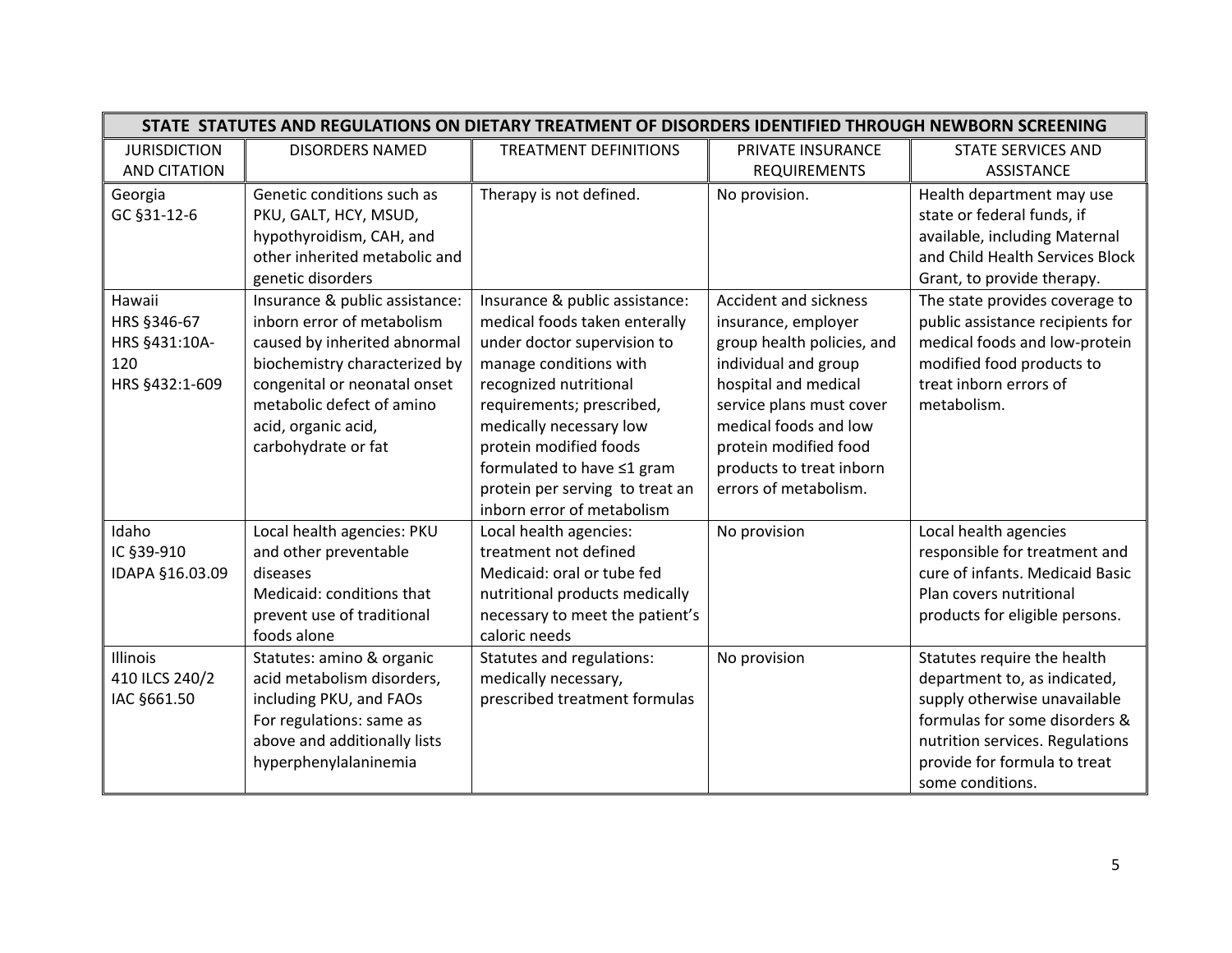|                     | STATE STATUTES AND REGULATIONS ON DIETARY TREATMENT OF DISORDERS IDENTIFIED THROUGH NEWBORN SCREENING |                                 |                           |                                  |  |
|---------------------|-------------------------------------------------------------------------------------------------------|---------------------------------|---------------------------|----------------------------------|--|
| <b>JURISDICTION</b> | <b>DISORDERS NAMED</b>                                                                                | <b>TREATMENT DEFINITIONS</b>    | PRIVATE INSURANCE         | <b>STATE SERVICES AND</b>        |  |
| <b>AND CITATION</b> |                                                                                                       |                                 | <b>REQUIREMENTS</b>       | <b>ASSISTANCE</b>                |  |
| Indiana             | Insurance: inherited                                                                                  | Insurance: medical foods        | Accident and sickness     | Statute creates a NBS program    |  |
| IC §16-41-17-10     | metabolic diseases caused by                                                                          | prescribed to a covered         | insurance policies must   | that provides support for all    |  |
| IC §27-28-24.1      | inborn errors of amino or                                                                             | individual to treat inherited   | cover medically necessary | infants and individuals          |  |
| IC §27-13-7-18      | organic acids or urea cycle                                                                           | metabolic disease               | medical foods.            | identified as having a disorder. |  |
|                     | metabolism and treatable by                                                                           | State services: family support, |                           |                                  |  |
|                     | dietary restriction of one or                                                                         | including equipment, supplies,  |                           |                                  |  |
|                     | more amino acids                                                                                      | formula and other materials     |                           |                                  |  |
|                     | State services: PKU,                                                                                  |                                 |                           |                                  |  |
|                     | hypothyroidism,                                                                                       |                                 |                           |                                  |  |
|                     | hemoglobinopathies,                                                                                   |                                 |                           |                                  |  |
|                     | including sickle cell anemia,                                                                         |                                 |                           |                                  |  |
|                     | GALT, MSUD, HCY, inborn                                                                               |                                 |                           |                                  |  |
|                     | errors of metabolism                                                                                  |                                 |                           |                                  |  |
|                     | identified by the health                                                                              |                                 |                           |                                  |  |
|                     | department that result in                                                                             |                                 |                           |                                  |  |
|                     | mental retardation, CAH, BD                                                                           |                                 |                           |                                  |  |
|                     | and disorders detected by                                                                             |                                 |                           |                                  |  |
|                     | tandem mass spectrometry                                                                              |                                 |                           |                                  |  |
|                     | $(MS/MS)$ <sup>iii</sup>                                                                              |                                 |                           |                                  |  |
| lowa                | University of Iowa services:                                                                          | University of Iowa services:    | No provision              | NBS refers diagnosed infants to  |  |
| IC §641-            | Inherited diseases of amino                                                                           | special medical formula not     |                           | University of Iowa special       |  |
| 4.3(136A)           | acid and organic acids.                                                                               | defined                         |                           | medical formula program.         |  |
| IAC §441-78.1       | Medical assistance: metabolic                                                                         | Medical assistance: daily       |                           | Client payments, sliding fee     |  |
|                     | or digestive disorder                                                                                 | medically necessary enteral     |                           | scales, donations and            |  |
|                     |                                                                                                       | nutrition therapy, if unable to |                           | screening fee (last resort only) |  |
|                     |                                                                                                       | obtain any nutritional value    |                           | support purchase of formula.     |  |
|                     |                                                                                                       | from usual foods in any form    |                           | Medical assistance provides      |  |
|                     |                                                                                                       | and must avoid certain foods;   |                           | enteral nutrition therapy and    |  |
|                     |                                                                                                       | oral nutrition products if      |                           | oral nutrition products if they  |  |
|                     |                                                                                                       | unable to obtain sufficient     |                           | provide ≥51% of daily calories   |  |
|                     |                                                                                                       | nutrients from usual foods      |                           | to eligible persons.             |  |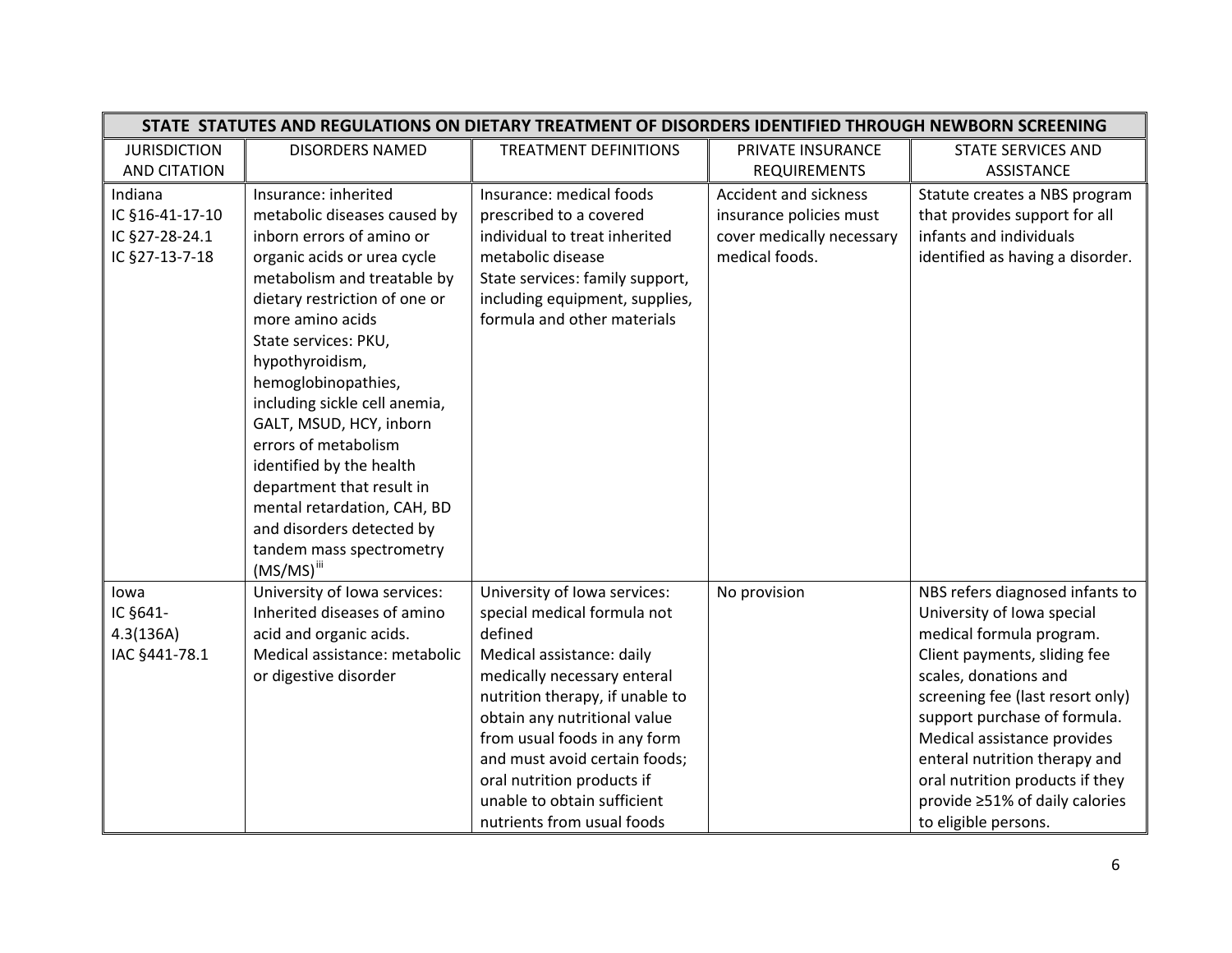|                                       | STATE STATUTES AND REGULATIONS ON DIETARY TREATMENT OF DISORDERS IDENTIFIED THROUGH NEWBORN SCREENING                              |                                                                                                                                                                                                                                                                                                                                                                                                                                                                                                                                                   |                     |                                                                                                                                                                                                                                                                                                                                                                                                                                                                                                 |  |
|---------------------------------------|------------------------------------------------------------------------------------------------------------------------------------|---------------------------------------------------------------------------------------------------------------------------------------------------------------------------------------------------------------------------------------------------------------------------------------------------------------------------------------------------------------------------------------------------------------------------------------------------------------------------------------------------------------------------------------------------|---------------------|-------------------------------------------------------------------------------------------------------------------------------------------------------------------------------------------------------------------------------------------------------------------------------------------------------------------------------------------------------------------------------------------------------------------------------------------------------------------------------------------------|--|
| <b>JURISDICTION</b>                   | <b>DISORDERS NAMED</b>                                                                                                             | <b>TREATMENT DEFINITIONS</b>                                                                                                                                                                                                                                                                                                                                                                                                                                                                                                                      | PRIVATE INSURANCE   | <b>STATE SERVICES AND</b>                                                                                                                                                                                                                                                                                                                                                                                                                                                                       |  |
| <b>AND CITATION</b>                   |                                                                                                                                    |                                                                                                                                                                                                                                                                                                                                                                                                                                                                                                                                                   | <b>REQUIREMENTS</b> | <b>ASSISTANCE</b>                                                                                                                                                                                                                                                                                                                                                                                                                                                                               |  |
| Kansas<br>KSA §65-180<br>KAR 28-4-514 | Statute: CH, GALT, PKU,<br>MSUD and other genetic<br>diseases being screened<br>under the NBS program<br>Regulations: MSUD and PKU | Statute: treatment products<br>and food treatment products<br>not defined<br><b>Regulations: Medically</b><br>necessary food treatment<br>product specially formulated to<br>have ≤1 gram protein per<br>serving (not naturally low in<br>protein), used under the<br>direction of a physician to treat<br>inherited metabolic disease;<br>necessary treatment product<br>or medical protein source used<br>under the direction of a<br>physician to treat specific<br>metabolic diseases to prevent,<br>delay or reduce medical<br>complications | No provision        | Statutes allow health<br>department to provide<br>necessary treatment products<br>as indicated if funding available<br>and no other resource exists.<br>Regulations state program<br>reimburses families for<br>percentage of cost as follows:<br>100% if 300% less than<br>poverty level<br>50% if 301-500% of<br>poverty level<br>25% if 501-700% of<br>poverty level<br>0 if over 701% of<br>poverty level<br>Program may purchase or<br>reimburse purchasers of<br>treatment products up to |  |
|                                       |                                                                                                                                    |                                                                                                                                                                                                                                                                                                                                                                                                                                                                                                                                                   |                     | \$1,500 per year for children 18<br>and under whose families are<br>≤300% poverty level.                                                                                                                                                                                                                                                                                                                                                                                                        |  |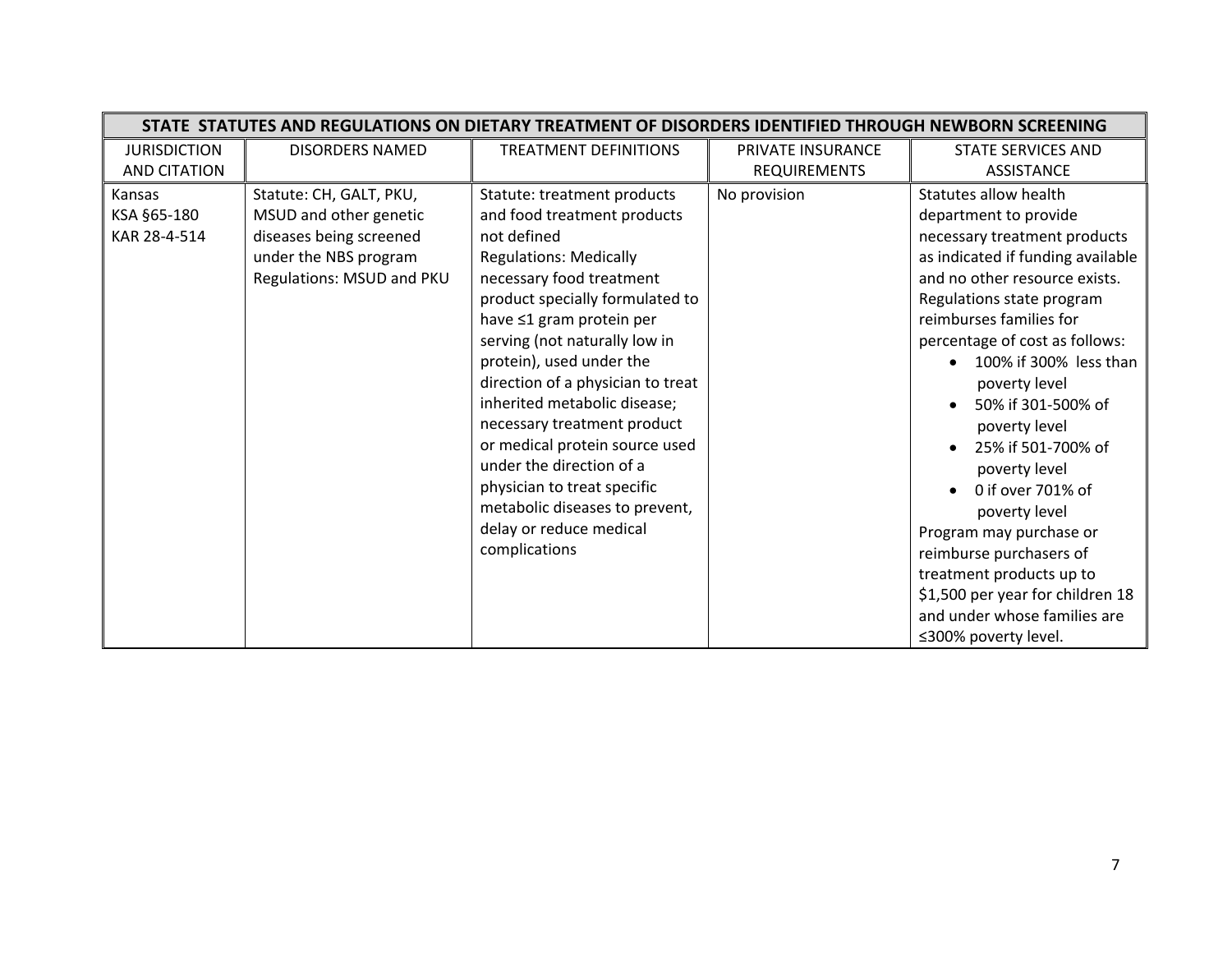| STATE STATUTES AND REGULATIONS ON DIETARY TREATMENT OF DISORDERS IDENTIFIED THROUGH NEWBORN SCREENING |                                  |                                   |                             |                                  |
|-------------------------------------------------------------------------------------------------------|----------------------------------|-----------------------------------|-----------------------------|----------------------------------|
| <b>JURISDICTION</b>                                                                                   | <b>DISORDERS NAMED</b>           | <b>TREATMENT DEFINITIONS</b>      | PRIVATE INSURANCE           | <b>STATE SERVICES AND</b>        |
| <b>AND CITATION</b>                                                                                   |                                  |                                   | <b>REQUIREMENTS</b>         | <b>ASSISTANCE</b>                |
| Kentucky                                                                                              | PKU/hyperphenylalaninemia,       | Insurance: amino acid modified    | Health benefit plan with    | Health department may            |
| KRS §205.560                                                                                          | TYR Type I, II and II, MSUD, A-  | preparations and low protein      | prescription drug benefits  | provide assistance for           |
| KRS §213.41                                                                                           | ketoacid dehydrogenase           | modified foods formulated to      | must cover amino acid       | treatment referred to as drugs   |
| KRS §304.17A-                                                                                         | deficiency, Isovaleryl-CoA       | have ≤1 gram protein per          | modified food               | when recipients are out of       |
| 139                                                                                                   | dehydrogenase deficiency, 3-     | serving prescribed by and used    | preparations and low        | hospital and costs are not       |
| 806 KAR 17:150                                                                                        | methylcrotonyl-CoA               | under the direction of a          | protein modified food       | covered by a public or private   |
| 806 KAR 17:500                                                                                        | carboxylase deficiency, 3-       | physician to treat inherited      | products. Plans may cap     | health benefit plan. Birth       |
| 902 KAR 4:035                                                                                         | methylglutaconyl-CoA             | metabolic disease                 | benefits at \$25,000        | record fees help to support      |
| 902 KAR 4:040                                                                                         | hydratase deficiency, 3-         | State services: drugs, including  | annually for medical        | cost of treatment. Regulations   |
| 907 KAR 1:479                                                                                         | hyrdoxy-3-methylglutaryl-CoA     | amino acid modified               | formulas and \$4,000        | state that WIC covers amino      |
|                                                                                                       | lyase deficiency, B-             | preparations and low protein      | annually for low protein    | acid modified preparation and    |
|                                                                                                       | ketothiolase deficiency, HCY,    | modified food products            | modified foods, subject to  | low protein modified food        |
|                                                                                                       | glutaric aciduria type I and II, | prescribed by and used under      | inflation adjustments.      | products for eligible recipients |
|                                                                                                       | lysinuric protein intolerance,   | direction of a physician to treat | When filing rates with the  | and individuals without private  |
|                                                                                                       | non-ketotic, hyperglycinemia,    | certain conditions                | insurance department,       | insurance and unable to use      |
|                                                                                                       | propionic academia, gyrate       |                                   | insurers must include the   | WIC, Medicaid or K-CHIP may      |
|                                                                                                       | atrophy, hyperornithinemia,      |                                   | effects of this mandated    | qualify for assistance. The      |
|                                                                                                       | hyperammonemia,                  |                                   | benefit such as             | health department reimburses     |
|                                                                                                       | homocitrullinuria syndrome,      |                                   | percentage cost and         | providers for actual cost plus   |
|                                                                                                       | carbamoyl phosphate              |                                   | actual dollars attributable | 20% with proper                  |
|                                                                                                       | synthetase deficiency,           |                                   | to the rates and the        | documentation.                   |
|                                                                                                       | ornithine carbamoyl              |                                   | number of policyholders     |                                  |
|                                                                                                       | transferase deficiency,          |                                   | affected.                   |                                  |
|                                                                                                       | citrullinemia, arginosuccinic    |                                   |                             |                                  |
|                                                                                                       | aciduria, MMA & argininemia      |                                   |                             |                                  |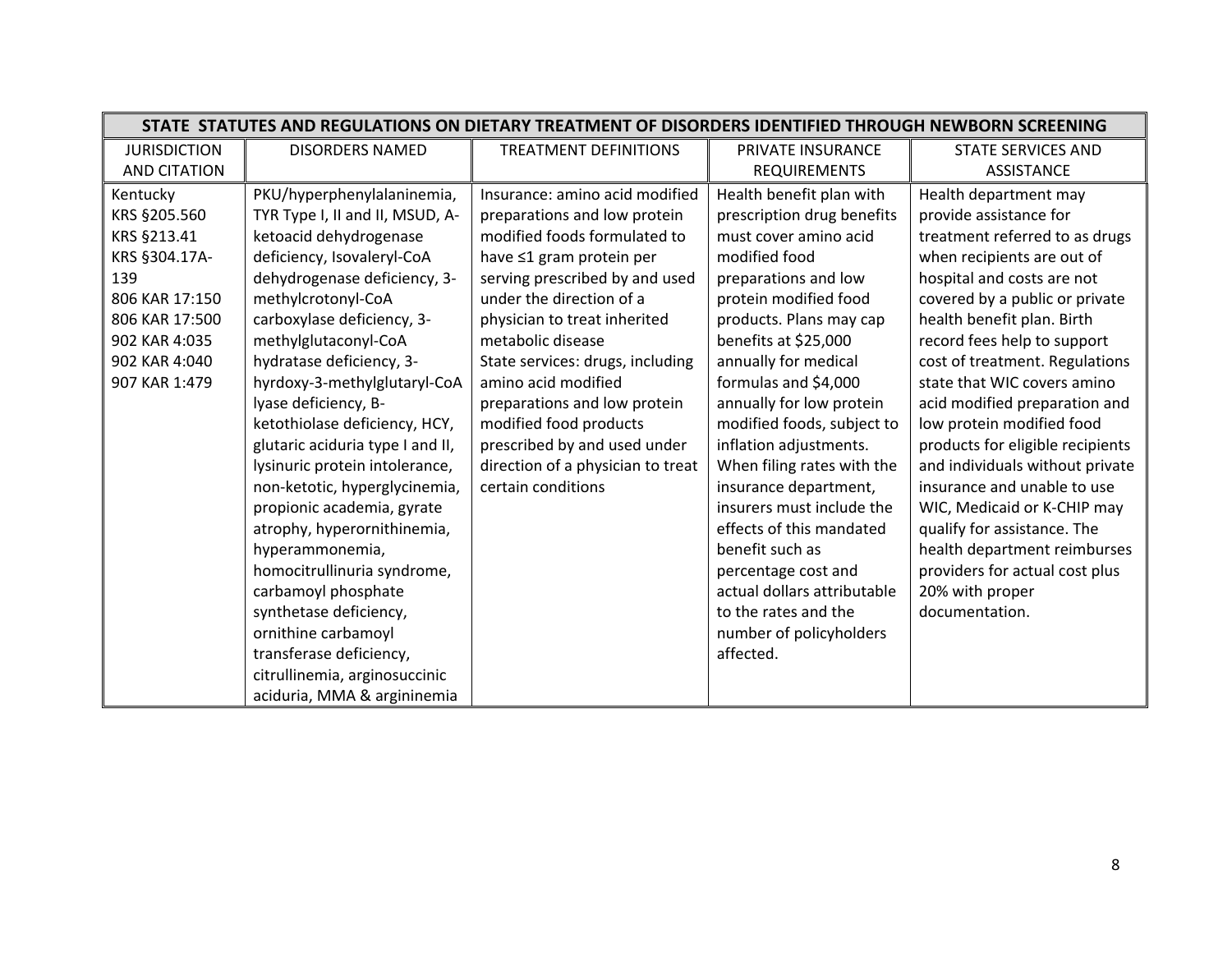|                     | STATE STATUTES AND REGULATIONS ON DIETARY TREATMENT OF DISORDERS IDENTIFIED THROUGH NEWBORN SCREENING |                                  |                            |                                  |  |
|---------------------|-------------------------------------------------------------------------------------------------------|----------------------------------|----------------------------|----------------------------------|--|
| <b>JURISDICTION</b> | <b>DISORDERS NAMED</b>                                                                                | <b>TREATMENT DEFINITIONS</b>     | PRIVATE INSURANCE          | <b>STATE SERVICES AND</b>        |  |
| <b>AND CITATION</b> |                                                                                                       |                                  | <b>REQUIREMENTS</b>        | <b>ASSISTANCE</b>                |  |
| Louisiana           | Insurance: glutaric academia,                                                                         | Insurance: low protein           | HMOs, self-insurers,       | Health department NBS            |  |
| LRS §22:246         | isovaleric academia, MSUD,                                                                            | modified food products           | employee welfare benefit   | program and WIC provide          |  |
| LRS §22:469         | MMA, PKU, propionic                                                                                   | formulated to have ≤1 gram of    | plans, health, hospital or | special formulas to treat inborn |  |
| LRS §22:1035        | acidemia, TYR, urea cycle                                                                             | protein per serving (not         | medical expense            | errors of metabolism if          |  |
| LR 48:6301 et       | defects                                                                                               | naturally low in protein) used   | insurance, accident and    | guidelines regarding clinical    |  |
| seq.                | State services: PKU, CH, BD,                                                                          | under the direction of a         | sickness insurance must    | and dietary management           |  |
| LR 32:319 et seq.   | SCD, and GALT screening but                                                                           | physician to treat inherited     | cover low protein food     | services and administrative      |  |
|                     | treatment provision refers to                                                                         | metabolic disease                | products subject to        | guidelines are followed. State   |  |
|                     | PKU and other rare inborn                                                                             | State services: special formulas | deductibles, coinsurance   | employee benefits provide for    |  |
|                     | errors of metabolism                                                                                  | not defined                      | and copayments, and        | same benefits as private         |  |
|                     |                                                                                                       |                                  | obtained from approved     | insurance coverage               |  |
|                     |                                                                                                       |                                  | source as long as coverage | requirements.                    |  |
|                     |                                                                                                       |                                  | will not otherwise be      |                                  |  |
|                     |                                                                                                       |                                  | denied. Maximum benefit    |                                  |  |
|                     |                                                                                                       |                                  | is \$200 per month.        |                                  |  |
| Maine               | Insurance: inborn error of                                                                            | Insurance: special modified      | Individual and group       | No provision                     |  |
| MRSA 24§2320-D      | metabolism, or genetically                                                                            | food product, or food            | nonprofit medical service  |                                  |  |
| <b>MRSA 24-</b>     | determined biochemical                                                                                | formulated to reduce protein     | plans, nonprofit health    |                                  |  |
| A§§2745-D,          | disorder in which enzyme                                                                              | content to ≤1 gram of protein    | care plans, individual and |                                  |  |
| 2837-D and 4238     | defect produces a metabolic                                                                           | per serving (not naturally low   | group health insurance     |                                  |  |
| 02-031 CMR          | block that may have                                                                                   | in protein)                      | and HMOs must              |                                  |  |
|                     | pathogenic consequences at                                                                            |                                  | reimburse for metabolic    |                                  |  |
|                     | birth or later                                                                                        |                                  | formula and modified low   |                                  |  |
|                     |                                                                                                       |                                  | protein food products.     |                                  |  |
|                     |                                                                                                       |                                  | \$3,000 annual cap applies |                                  |  |
|                     |                                                                                                       |                                  | to food products.          |                                  |  |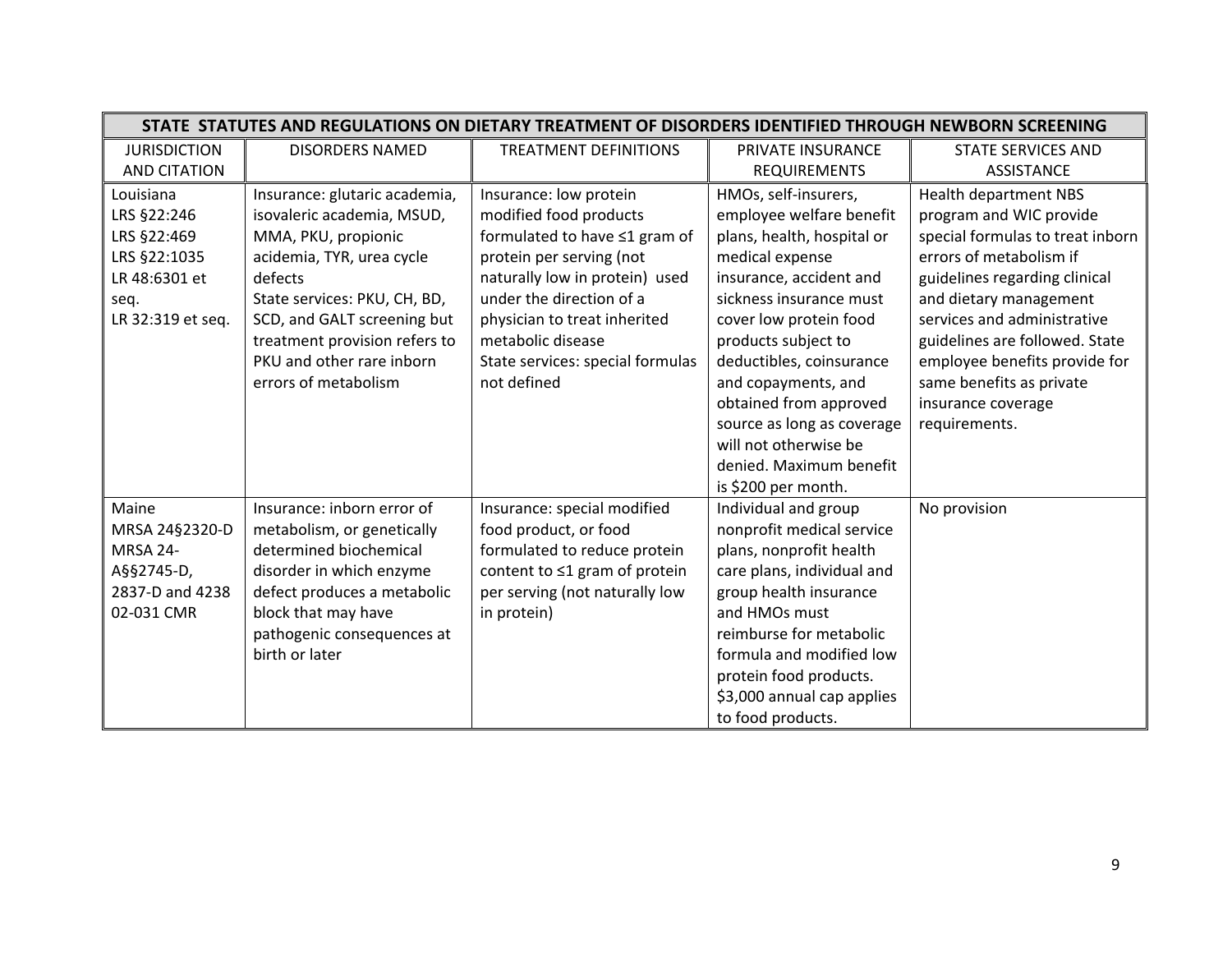|                     | STATE STATUTES AND REGULATIONS ON DIETARY TREATMENT OF DISORDERS IDENTIFIED THROUGH NEWBORN SCREENING |                                  |                            |                                |
|---------------------|-------------------------------------------------------------------------------------------------------|----------------------------------|----------------------------|--------------------------------|
| <b>JURISDICTION</b> | <b>DISORDERS NAMED</b>                                                                                | <b>TREATMENT DEFINITIONS</b>     | PRIVATE INSURANCE          | <b>STATE SERVICES AND</b>      |
| <b>AND CITATION</b> |                                                                                                       |                                  | <b>REQUIREMENTS</b>        | <b>ASSISTANCE</b>              |
| Maryland            | Insurance: inherited                                                                                  | Insurance: prescribed,           | HMOs, individual hospital  | Children's medical services    |
| Health-General      | metabolic disease caused by                                                                           | medically necessary low          | or major medical           | program specialized care       |
| §19-705.5           | an inherited abnormality,                                                                             | protein modified food products   | insurance policy, group or | coordination services and      |
| Health-General      | including diseases for which                                                                          | formulated to have ≤1 gram       | blanket health insurance   | activities to facilitate a     |
| §15-807             | the state screens newborns                                                                            | protein per serving (not         | policy, and nonprofit      | treatment program may          |
| <b>COMAR</b>        |                                                                                                       | naturally low in protein) to     | health service plan must   | include formula and            |
| 10.11.03.04         |                                                                                                       | treat metabolic disease under    | cover medical foods and    | medication to correct          |
| <b>COMAR</b>        |                                                                                                       | physician direction; medical     | low protein modified food  | metabolic errors. Medical      |
| 10.54.03.03         |                                                                                                       | foods taken enterally under      | products.                  | foods are authorized WIC       |
| <b>COMAR</b>        |                                                                                                       | physician direction to treat     |                            | foods.                         |
| 31.11.06.03         |                                                                                                       | disease or condition for which   |                            |                                |
| <b>COMAR</b>        |                                                                                                       | medical evaluation shows         |                            |                                |
| 31.11.12.03         |                                                                                                       | nutritional requirement          |                            |                                |
|                     |                                                                                                       | Medical services program:        |                            |                                |
|                     |                                                                                                       | metabolic errors not defined     |                            |                                |
|                     |                                                                                                       | WIC: medical foods authorized    |                            |                                |
|                     |                                                                                                       | for children and women with      |                            |                                |
|                     |                                                                                                       | special dietary needs            |                            |                                |
| Massachusetts       | Insurance: PKU, TYR, HCY,                                                                             | Insurance: medically necessary,  | <b>Blanket or general</b>  | Civil service retirement       |
| MGL 32A§17A         | MSUD, propionic acidemia or                                                                           | prescribed medical formulas      | accident and sickness      | contributory group or blanket  |
| MGL 175§47C         | MMA, maternal PKU                                                                                     | approved by health               | insurance, and non-profit  | insurance covers enteral       |
| MGL 176A§8B,8L      | Private and civil service                                                                             | department; medically            | hospital, hospital and     | formulas and low protein       |
| MGL 176B§4C,4K      | insurance: inherited diseases                                                                         | necessary nonprescription        | medical service            | modified food products up to   |
| MGL 176G§4D         | of amino and organic acids                                                                            | enteral formulas for home use    | corporations must cover    | \$2,500 annually. State has    |
| 105 CMR 270.001     | State payment rates:                                                                                  | ordered by a physician and       | medical formulas for       | established rates of payment   |
| 114.3 CMR 22        | inherited disease of                                                                                  | low protein modified foods       | infants, children and      | to be used by governmental     |
|                     | metabolism, including                                                                                 | Civil service insurance: enteral | pregnant women with        | units in making payment to     |
|                     | protein, fat, carbohydrate,                                                                           | formulas as defined above        | PKU and enteral formulas   | eligible providers for enteral |
|                     | vitamins, minerals and                                                                                | State payment rates: enteral     | and low protein modified   | formula.                       |
|                     | possibly fiber                                                                                        | formula, nutritionally complete  | food products up to        |                                |
|                     |                                                                                                       | for special metabolic needs      | \$2,500 annually.          |                                |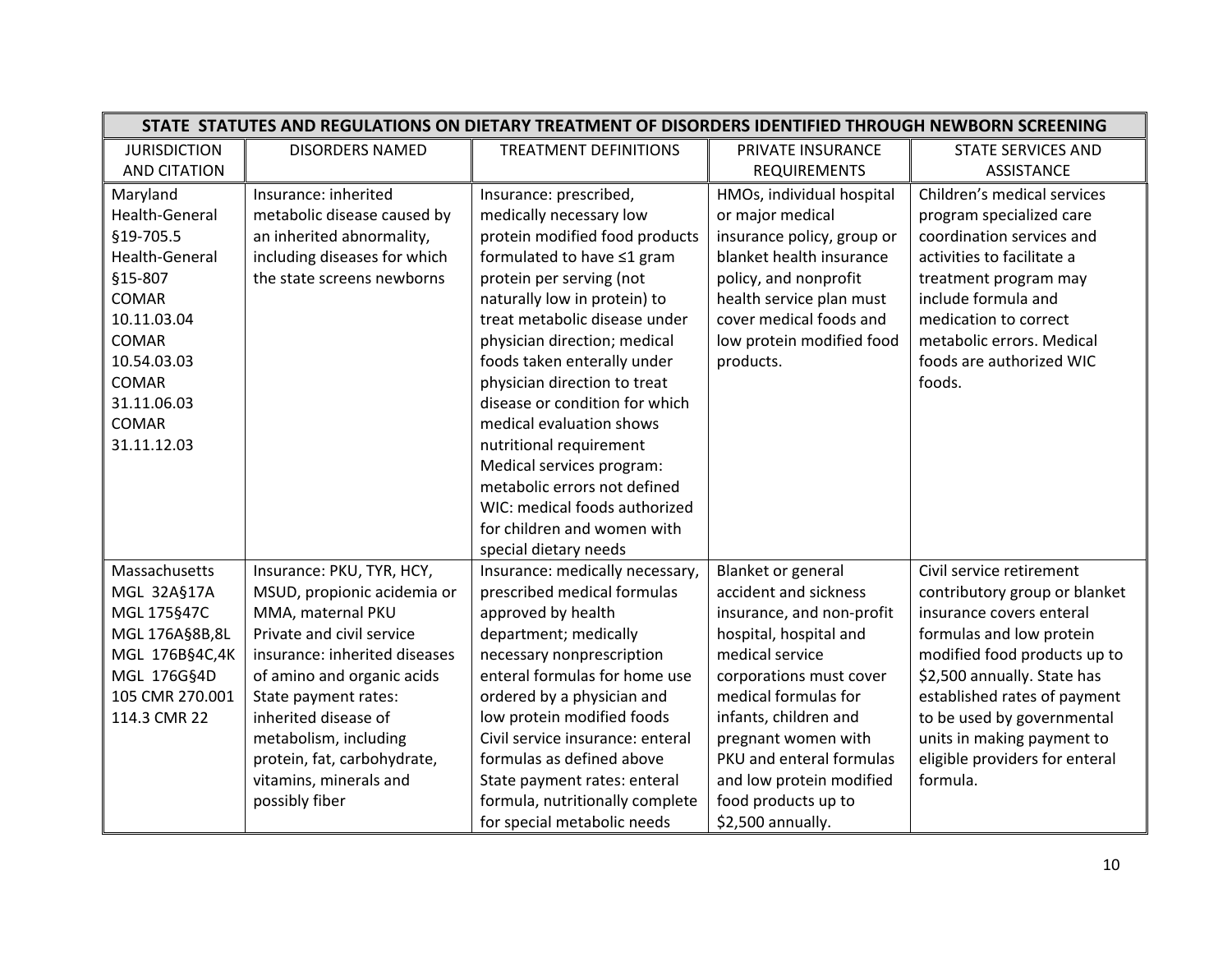|                                                                               | STATE STATUTES AND REGULATIONS ON DIETARY TREATMENT OF DISORDERS IDENTIFIED THROUGH NEWBORN SCREENING |                                              |                           |                                                                                                                                                                                                                                                                                                                                                       |  |
|-------------------------------------------------------------------------------|-------------------------------------------------------------------------------------------------------|----------------------------------------------|---------------------------|-------------------------------------------------------------------------------------------------------------------------------------------------------------------------------------------------------------------------------------------------------------------------------------------------------------------------------------------------------|--|
| <b>JURISDICTION</b>                                                           | <b>DISORDERS NAMED</b>                                                                                | <b>TREATMENT DEFINITIONS</b>                 | PRIVATE INSURANCE         | STATE SERVICES AND                                                                                                                                                                                                                                                                                                                                    |  |
| <b>AND CITATION</b>                                                           |                                                                                                       |                                              | <b>REQUIREMENTS</b>       | <b>ASSISTANCE</b>                                                                                                                                                                                                                                                                                                                                     |  |
| Michigan<br>2008 SB 1094<br>(budget bill<br>presented to<br>Governor July 10) | Specified metabolic disorders<br>not listed in legislation                                            | Special formula and treatment<br>not defined | No provision              | Michigan medical services<br>program determines<br>reimbursement policies for<br>treatment of children with<br>special health care needs<br>(CSHCN). Appropriations allow<br>provision of special formula for<br>eligible clients with specified<br>metabolic disorders as well as<br>treatment for eligible patients<br>with CF who are 21 or older. |  |
| Minnesota                                                                     | Insurance: PKU                                                                                        | Insurance: special dietary                   | Accident and health       | State medical assistance for                                                                                                                                                                                                                                                                                                                          |  |
| MSA §62A.26                                                                   | State medical assistance:                                                                             | treatment not defined                        | insurers, HMOs, fraternal | needy persons covers                                                                                                                                                                                                                                                                                                                                  |  |
| MSA §256B.0625                                                                | PKU, hyperlysinemia, MSUD,                                                                            | State medical assistance:                    | benefits societies and    | parenteral and enteral                                                                                                                                                                                                                                                                                                                                |  |
| MAR 4615.0760                                                                 | or any other childhood or                                                                             | medically necessary,                         | nonprofit health service  | nutrition products for eligible                                                                                                                                                                                                                                                                                                                       |  |
| MAR 9505.0325                                                                 | adulthood disease, conditions                                                                         | prescribed parenteral and                    | plan corporations must    | persons. Parenteral nutrition                                                                                                                                                                                                                                                                                                                         |  |
|                                                                               | or disorders identified by the                                                                        | enteral nutritional products                 | cover special dietary     | subject to limits similar to                                                                                                                                                                                                                                                                                                                          |  |
|                                                                               | health commissioner                                                                                   | needed because nutrients                     | treatment for PKU per     | pharmacy services. State                                                                                                                                                                                                                                                                                                                              |  |
|                                                                               | State health department:                                                                              | cannot be properly absorbed,                 | doctor recommendation.    | health department regulations                                                                                                                                                                                                                                                                                                                         |  |
|                                                                               | hemoglobinopathy, PKU,                                                                                | formulated to provide                        |                           | require arrangements for                                                                                                                                                                                                                                                                                                                              |  |
|                                                                               | GALT, hypothyroidism and                                                                              | nourishment and affect                       |                           | medically indicated treatment,                                                                                                                                                                                                                                                                                                                        |  |
|                                                                               | <b>CAH</b>                                                                                            | nutritive and metabolic                      |                           | including referral to private                                                                                                                                                                                                                                                                                                                         |  |
|                                                                               |                                                                                                       | processes of the body                        |                           | insurance, medical assistance,                                                                                                                                                                                                                                                                                                                        |  |
|                                                                               |                                                                                                       | (disorders only specifically                 |                           | MinnesotaCare, and Services                                                                                                                                                                                                                                                                                                                           |  |
|                                                                               |                                                                                                       | listed for enteral products)                 |                           | for Children with Disabilities.                                                                                                                                                                                                                                                                                                                       |  |
| Mississippi                                                                   | No provision                                                                                          | No provision                                 | No provision              | No provision                                                                                                                                                                                                                                                                                                                                          |  |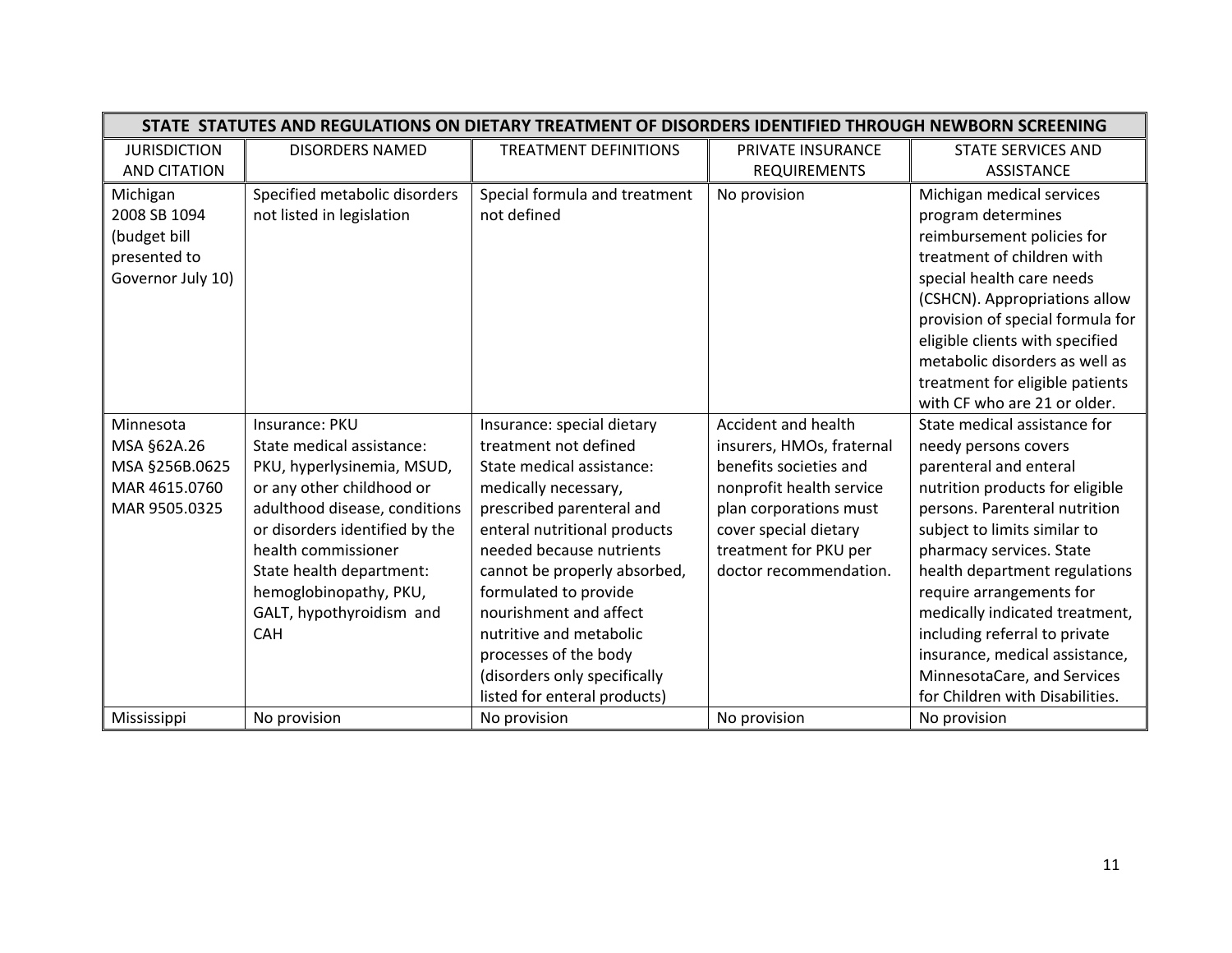| STATE STATUTES AND REGULATIONS ON DIETARY TREATMENT OF DISORDERS IDENTIFIED THROUGH NEWBORN SCREENING |                                                                                                                                                                                                                                                   |                                                                                                                                                                                                                                                                                                                                                                                                                                                                                               |                                                                                                                                                                                                                                                                                                                                                                                                         |                                                                                                                                                                                                                                                                                                                                                                                                                |
|-------------------------------------------------------------------------------------------------------|---------------------------------------------------------------------------------------------------------------------------------------------------------------------------------------------------------------------------------------------------|-----------------------------------------------------------------------------------------------------------------------------------------------------------------------------------------------------------------------------------------------------------------------------------------------------------------------------------------------------------------------------------------------------------------------------------------------------------------------------------------------|---------------------------------------------------------------------------------------------------------------------------------------------------------------------------------------------------------------------------------------------------------------------------------------------------------------------------------------------------------------------------------------------------------|----------------------------------------------------------------------------------------------------------------------------------------------------------------------------------------------------------------------------------------------------------------------------------------------------------------------------------------------------------------------------------------------------------------|
| <b>JURISDICTION</b>                                                                                   | <b>DISORDERS NAMED</b>                                                                                                                                                                                                                            | <b>TREATMENT DEFINITIONS</b>                                                                                                                                                                                                                                                                                                                                                                                                                                                                  | PRIVATE INSURANCE                                                                                                                                                                                                                                                                                                                                                                                       | <b>STATE SERVICES AND</b>                                                                                                                                                                                                                                                                                                                                                                                      |
| <b>AND CITATION</b>                                                                                   |                                                                                                                                                                                                                                                   |                                                                                                                                                                                                                                                                                                                                                                                                                                                                                               | <b>REQUIREMENTS</b>                                                                                                                                                                                                                                                                                                                                                                                     | <b>ASSISTANCE</b>                                                                                                                                                                                                                                                                                                                                                                                              |
| Missouri<br>MRS §191.331 et<br>seq.<br>MRS §376.1219                                                  | Insurance: PKU and any other<br>inherited disease of amino or<br>organic acid<br>State services: inherited<br>diseases of amino and organic<br>acids                                                                                              | Insurance: low protein<br>modified foods specifically<br>formulated to contain ≤1 gram<br>protein per serving used under<br>direction of physician to treat<br>inherited metabolic disease<br>State services: formula not<br>defined                                                                                                                                                                                                                                                          | Expense-incurred or<br>indemnity type health<br>insurers, HMOs, group<br>health self-insurers and<br>health care plans<br>managed by health care<br>delivery entities must<br>cover formula and low<br>protein modified foods for<br>children under six up to<br>\$5,000 per year.<br>Deductible, coinsurance<br>or copayments may not<br>exceed %50 of cost of                                         | Subject to appropriations, the<br>health department provides<br>formula for children under five<br>if all other sources have been<br>exhausted, to children<br>between six and 18 if family<br>income is ≤300% of poverty<br>level, or to children between<br>six and 18 whose family is<br>≥300% of poverty level on a<br>sliding fee scale, and applicants<br>above 18 based on income-<br>based means test. |
| Montana<br>MCA §32-22-131<br>ARM 37.57.110                                                            | Insurance: inborn errors of<br>metabolism that involve<br>amino acid, carbohydrate,<br>and fat metabolism for which<br>medical standards of<br>diagnosis, monitoring and<br>treatment exist<br>State services: metabolic<br>disorders not defined | Insurance: medical foods to be<br>taken enterally under physician<br>supervision, distinct in one or<br>more nutrients present in<br>natural food, used for medical<br>and nutritional management of<br>patients with limited capacity<br>to metabolize food or nutrients<br>or who have specific nutrient<br>needs essential for growth,<br>health and metabolic<br>homeostasis.<br>State services: medical foods to<br>treat a metabolic disorder,<br>including prescriptive<br>supplements | food and formula.<br>Group and individual<br>medical expense disability<br>insurance must cover<br>treatment of inborn errors<br>of metabolism, including<br>clinical services, medical<br>supplies, prescription<br>drugs, nutritional<br>management and medical<br>foods. Durational limits,<br>caps, deductibles,<br>coinsurance and<br>copayments may apply if<br>terms same as other<br>illnesses. | The handicapped children's<br>services program provides<br>medical foods benefits to<br>eligible children under 19 up to<br>a maximum of \$12,000 per<br>year.                                                                                                                                                                                                                                                 |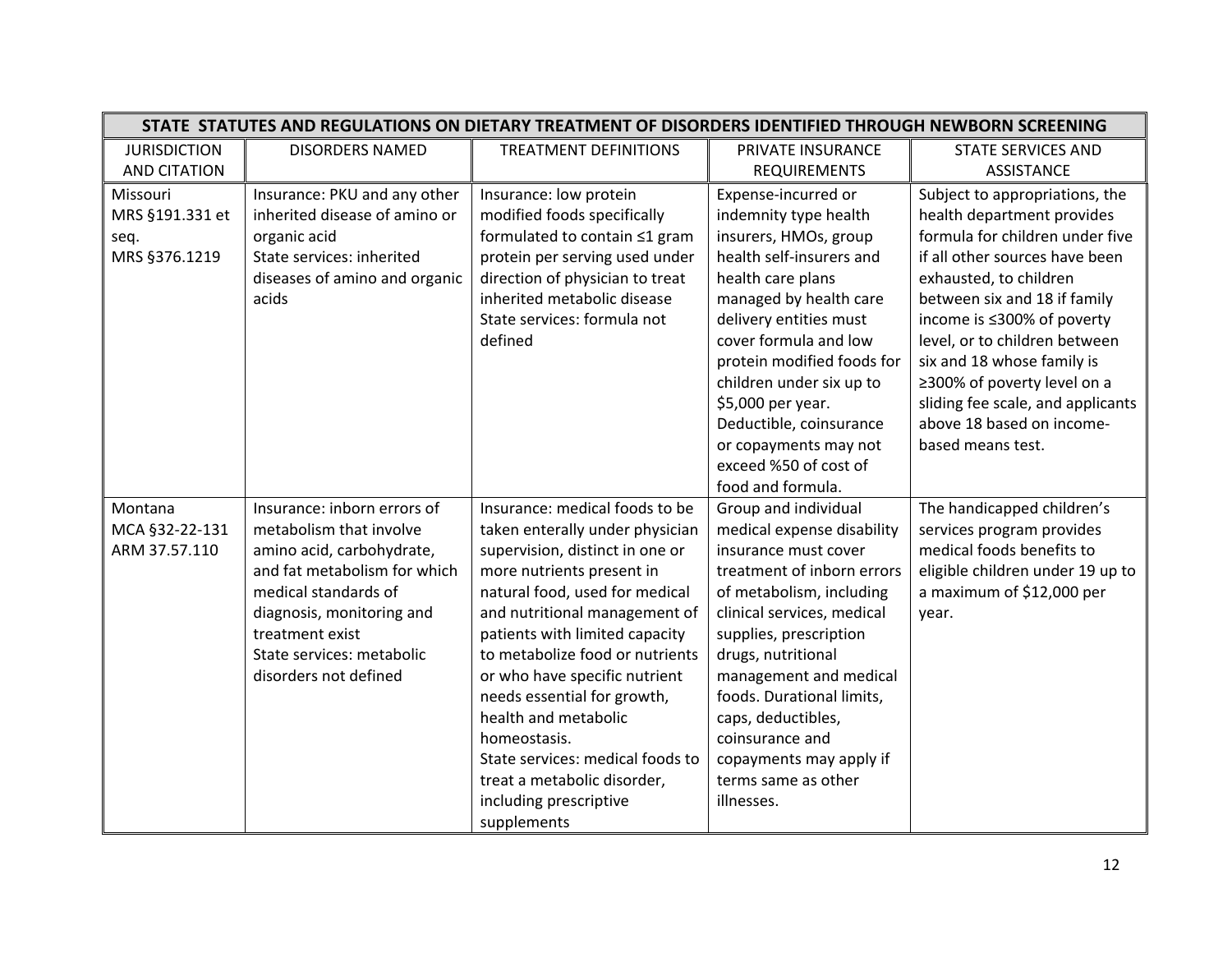| STATE STATUTES AND REGULATIONS ON DIETARY TREATMENT OF DISORDERS IDENTIFIED THROUGH NEWBORN SCREENING                   |                                                                                                                                                                                                                                                                                                                                                                                                                                                                                              |                                                                                                                                                                                                                                                                           |                                                                                                                                                                                                         |                                                                                                                                                                                                                                                                |
|-------------------------------------------------------------------------------------------------------------------------|----------------------------------------------------------------------------------------------------------------------------------------------------------------------------------------------------------------------------------------------------------------------------------------------------------------------------------------------------------------------------------------------------------------------------------------------------------------------------------------------|---------------------------------------------------------------------------------------------------------------------------------------------------------------------------------------------------------------------------------------------------------------------------|---------------------------------------------------------------------------------------------------------------------------------------------------------------------------------------------------------|----------------------------------------------------------------------------------------------------------------------------------------------------------------------------------------------------------------------------------------------------------------|
| <b>JURISDICTION</b>                                                                                                     | <b>DISORDERS NAMED</b>                                                                                                                                                                                                                                                                                                                                                                                                                                                                       | <b>TREATMENT DEFINITIONS</b>                                                                                                                                                                                                                                              | PRIVATE INSURANCE                                                                                                                                                                                       | <b>STATE SERVICES AND</b>                                                                                                                                                                                                                                      |
| <b>AND CITATION</b>                                                                                                     |                                                                                                                                                                                                                                                                                                                                                                                                                                                                                              |                                                                                                                                                                                                                                                                           | <b>REQUIREMENTS</b>                                                                                                                                                                                     | <b>ASSISTANCE</b>                                                                                                                                                                                                                                              |
| Nebraska<br>NRS §71-520                                                                                                 | PKU, primary hypothyroidism,<br>BD, GALT,<br>hemoglobinopathies, MCAD,<br>and other disease specified by<br>the health department                                                                                                                                                                                                                                                                                                                                                            | State services:<br>pharmaceutically<br>manufactured food<br>supplements; treatment<br>services not defined                                                                                                                                                                | No provision                                                                                                                                                                                            | Health department provides<br>food supplement and<br>treatment services to<br>individuals with inherited<br>metabolic disease. No fee<br>exists for formula, but scale of<br>fees for food supplements,<br>which are capped at \$2,000<br>annually, may apply. |
| Nevada<br>NRS §689A.0423<br>NRS §689B.0353<br>NRS §695B.1923<br>NRS §695C.1723<br>NAC 442.685<br>NAC 442.782 et<br>seq. | Insurance: inherited<br>metabolic diseases<br>characterized by deficient<br>metabolism or malabsorption<br>caused by an inherited<br>abnormality of body<br>chemistry as a result of a<br>congenital or neonatal defect<br>of amino or organic acid, fat,<br>or carbohydrate<br>State services: inborn errors<br>of metabolism, including but<br>not limited to aminoaciduria,<br>BD, CF, GALT, glycogen<br>storage disease, HCY, MSUD,<br>PKU, TYR and those detected<br>by the NBS program | Insurance: medically necessary<br>enteral formulas for home use<br>or special food products<br>formulated to have ≤1 gram of<br>protein per serving (not<br>naturally low in protein)<br>prescribed or ordered by a<br>physician to treat inherited<br>metabolic diseases | Health insurance policies,<br>contracts for hospital and<br>medical service, and<br>HMOs must cover enteral<br>formulas and special food<br>products. Annual cap of<br>\$2,500 applies to food<br>only. | State provides medical<br>services, including dietary<br>supplements to eligible<br>children under 19 with inborn<br>errors of metabolism.                                                                                                                     |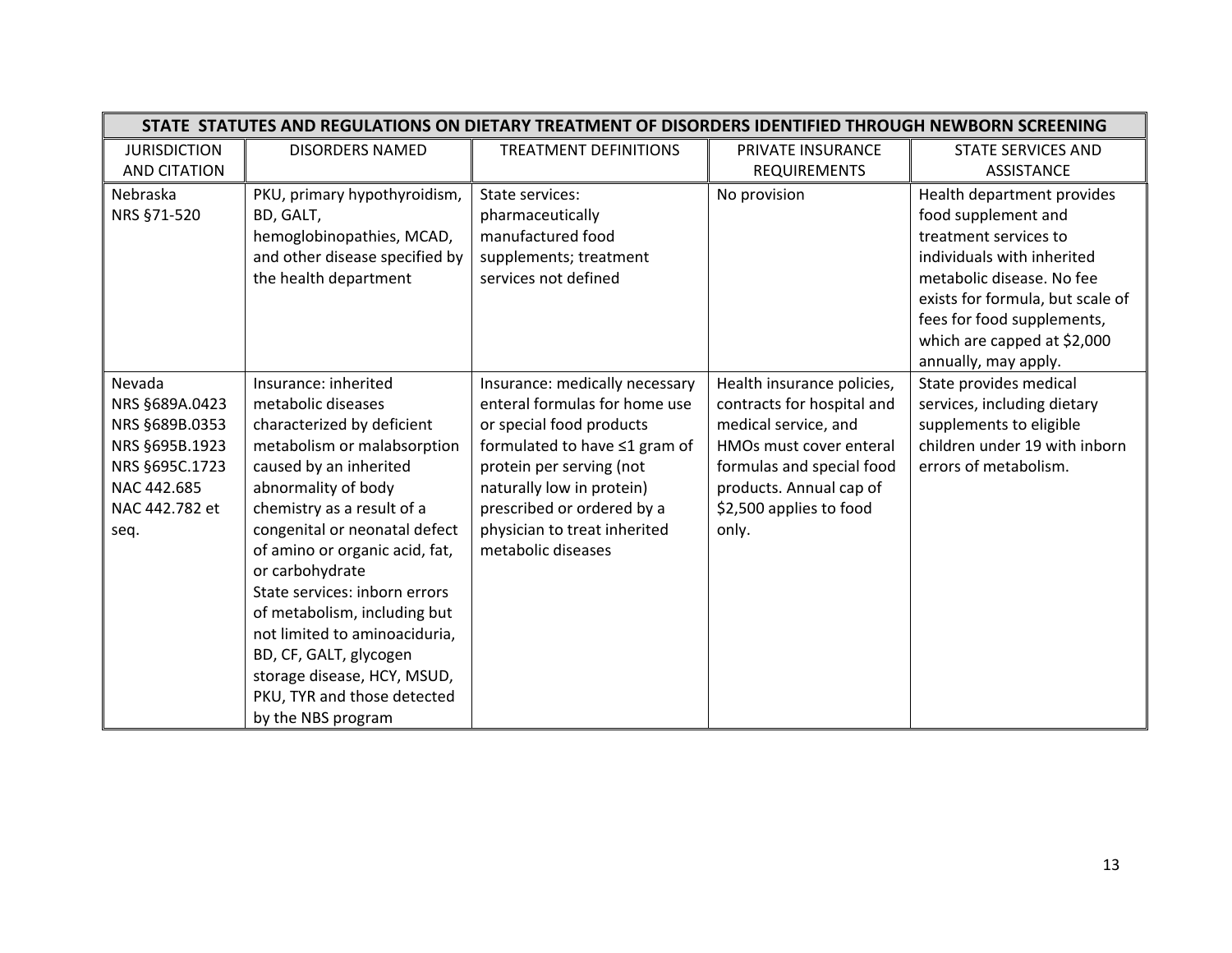|                     | STATE STATUTES AND REGULATIONS ON DIETARY TREATMENT OF DISORDERS IDENTIFIED THROUGH NEWBORN SCREENING |                                 |                            |                               |  |
|---------------------|-------------------------------------------------------------------------------------------------------|---------------------------------|----------------------------|-------------------------------|--|
| <b>JURISDICTION</b> | <b>DISORDERS NAMED</b>                                                                                | <b>TREATMENT DEFINITIONS</b>    | PRIVATE INSURANCE          | <b>STATE SERVICES AND</b>     |  |
| AND CITATION        |                                                                                                       |                                 | <b>REQUIREMENTS</b>        | <b>ASSISTANCE</b>             |  |
| New Hampshire       | Insurance: inherited diseases                                                                         | Insurance: medically necessary, | Individual, group or       | No provision                  |  |
| NHRS §415:6-c       | of amino or organic acids                                                                             | nonprescription enteral         | blanket accident or health |                               |  |
| NHRS §415:18-e      |                                                                                                       | formula or food products to     | insurance, health service  |                               |  |
| NHRS §420-A:17      |                                                                                                       | treat inherited diseases        | corporations, and HMOs     |                               |  |
| NHRS §420-B:8-ff    |                                                                                                       | ordered by a physician and the  | must provide coverage for  |                               |  |
|                     |                                                                                                       | least restrictive and most cost | enteral formulas and food  |                               |  |
|                     |                                                                                                       | effective means for meeting     | products. Annual cap of    |                               |  |
|                     |                                                                                                       | patient needs                   | \$1,800 for food products. |                               |  |
|                     |                                                                                                       |                                 | Normal deductibles and     |                               |  |
|                     |                                                                                                       |                                 | coinsurance may apply.     |                               |  |
| New Jersey          | Insurance and state benefits:                                                                         | Insurance and state benefits:   | Individual or group        | State Health Benefits Program |  |
| NJSA §§17:48A-      | inherited metabolic disease of                                                                        | low protein modified food       | medical or health service  | covers therapeutic treatment  |  |
| 7q, 17:48E-35.16,   | abnormal body chemistry for                                                                           | product formulated to have ≤1   | corporation, health        | of inherited metabolic        |  |
| 17B:26-2.10,        | which the state screens                                                                               | gram of protein per serving     | insurer, small employer    | diseases.                     |  |
| 17B:27-46.1r,       | newborns                                                                                              | used under physician direction  | health benefits, and HMO   |                               |  |
| §17B:27A-7.4 &      |                                                                                                       | to treat inherited metabolic    | plans must cover           |                               |  |
| 19.6, §26:2J-4.17,  |                                                                                                       | disease; medical food to treat  | therapeutic treatment of   |                               |  |
| §52:14-17.29c       |                                                                                                       | disease of condition with       | metabolic disease on       |                               |  |
|                     |                                                                                                       | established nutritional needs   | same basis as other        |                               |  |
|                     |                                                                                                       | to be taken enterally under     | conditions.                |                               |  |
|                     |                                                                                                       | physician direction             |                            |                               |  |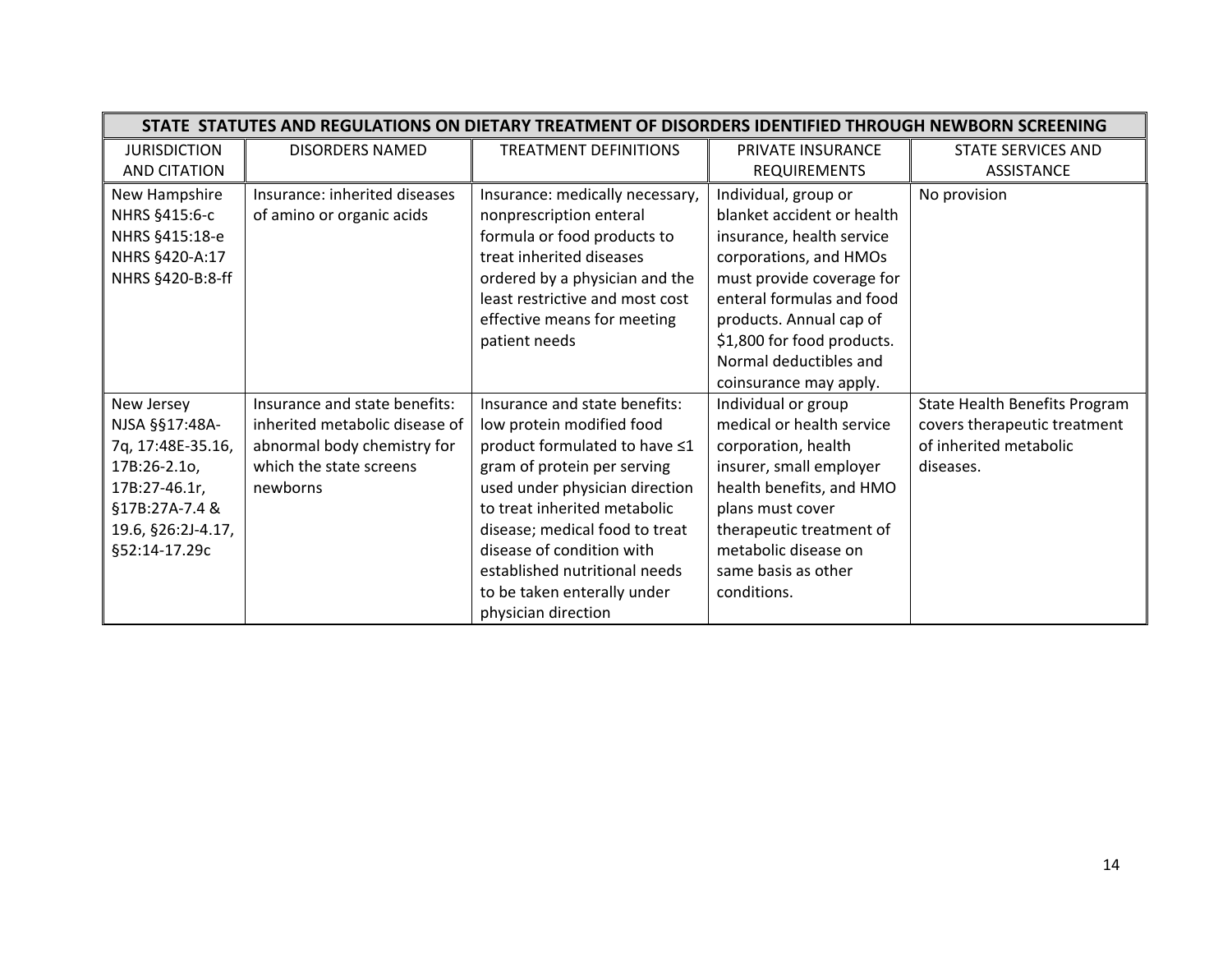| STATE STATUTES AND REGULATIONS ON DIETARY TREATMENT OF DISORDERS IDENTIFIED THROUGH NEWBORN SCREENING |                              |                                 |                             |                                |
|-------------------------------------------------------------------------------------------------------|------------------------------|---------------------------------|-----------------------------|--------------------------------|
| <b>JURISDICTION</b>                                                                                   | <b>DISORDERS NAMED</b>       | <b>TREATMENT DEFINITIONS</b>    | PRIVATE INSURANCE           | <b>STATE SERVICES AND</b>      |
| <b>AND CITATION</b>                                                                                   |                              |                                 | <b>REQUIREMENTS</b>         | <b>ASSISTANCE</b>              |
| <b>New Mexico</b>                                                                                     | Insurance: genetic inborn    | Insurance: medical foods to be  | Individual and group        | Children's medical services    |
| NMSA §59A-22-                                                                                         | errors of metabolism of      | taken enterally under physician | health insurance policies,  | program provides treatment to  |
| 41.1                                                                                                  | amino acid, fat and          | supervision and distinct in one | health care plans,          | individuals under 21 at        |
| NMAC 7.30.3.1 et                                                                                      | carbohydrate for which       | or more nutrients present in    | certificate of health       | increased risk of physical or  |
| seq.                                                                                                  | treatment standards exist    | natural food, used for the      | insurance, and managed      | developmental conditions,      |
|                                                                                                       | State services: CH, GALT,    | medical and nutritional         | care plans must cover       | adults with CF, and adults at  |
|                                                                                                       | hyperphenylalanemia, PKU,    | management of patients with     | treatment of genetic        | risk of having a child with    |
|                                                                                                       | BD, disorders of amino acid  | limited capacity to metabolize  | inborn errors of            | special needs.                 |
|                                                                                                       | and carbohydrate transport   | ordinary food or certain        | metabolism, including       |                                |
|                                                                                                       | and metabolism, lipidoses,   | nutrients in it or who have     | clinical services, medical, |                                |
|                                                                                                       | CAH, hypothyroidism,         | specific nutrient needs         | prescription drugs,         |                                |
|                                                                                                       | hemoglobinopathies and       | essential for growth, health    | nutritional management      |                                |
|                                                                                                       | other disorders              | and metabolic homeostasis.      | and medical foods.          |                                |
|                                                                                                       |                              | State services: treatment       | Durational limits, caps,    |                                |
|                                                                                                       |                              | services not defined            | deductibles, coinsurance    |                                |
|                                                                                                       |                              |                                 | and copayments may          |                                |
|                                                                                                       |                              |                                 | apply if terms same as      |                                |
|                                                                                                       |                              |                                 | other illnesses.            |                                |
| <b>New York</b>                                                                                       | PKU, branch-chained          | Prescribed nutritional          | HMO in-plan and out-of-     | No provision                   |
| Insurance Law                                                                                         | ketonuria, GALT and HCY      | supplements (formulas)          | plan contracts must cover   |                                |
| §4322                                                                                                 |                              | obtained from a participating   | nutritional supplements     |                                |
|                                                                                                       |                              | pharmacy                        | to treat certain disorders. |                                |
|                                                                                                       |                              |                                 | Normal deductibles and      |                                |
|                                                                                                       |                              |                                 | copayments may apply.       |                                |
| North Carolina                                                                                        | PKU, GALT, CH, CAH, SCD, and | Medically necessary dietary     | No provision                | The NBS program provides       |
| NCGS §130A-125                                                                                        | other hereditary and         | treatment products or           |                             | treatment products or          |
| 10A NCAC 43H                                                                                          | congenital disorders         | medications                     |                             | medications for identified     |
| .0314                                                                                                 |                              |                                 |                             | children as indicated and when |
|                                                                                                       |                              |                                 |                             | not otherwise available.       |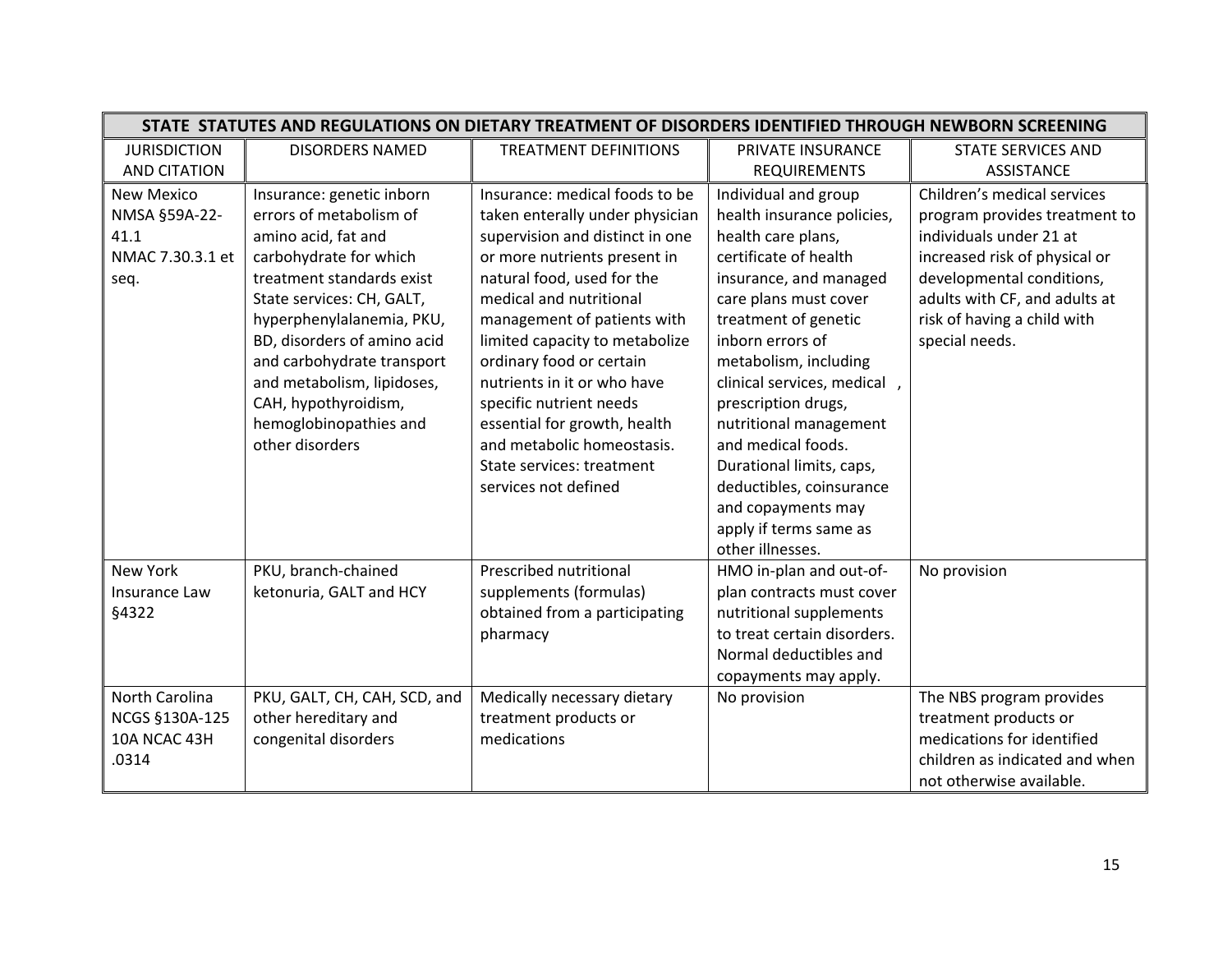| STATE STATUTES AND REGULATIONS ON DIETARY TREATMENT OF DISORDERS IDENTIFIED THROUGH NEWBORN SCREENING                                          |                                                               |                                                                                                                                                                                                                                                                                                                                                                                                                                      |                                                                                                                                                                                                                                                                                                                   |                                                                                                                                                                                                                                                                                                                                                                                                                                                                                                                                      |
|------------------------------------------------------------------------------------------------------------------------------------------------|---------------------------------------------------------------|--------------------------------------------------------------------------------------------------------------------------------------------------------------------------------------------------------------------------------------------------------------------------------------------------------------------------------------------------------------------------------------------------------------------------------------|-------------------------------------------------------------------------------------------------------------------------------------------------------------------------------------------------------------------------------------------------------------------------------------------------------------------|--------------------------------------------------------------------------------------------------------------------------------------------------------------------------------------------------------------------------------------------------------------------------------------------------------------------------------------------------------------------------------------------------------------------------------------------------------------------------------------------------------------------------------------|
| <b>JURISDICTION</b>                                                                                                                            | <b>DISORDERS NAMED</b>                                        | <b>TREATMENT DEFINITIONS</b>                                                                                                                                                                                                                                                                                                                                                                                                         | PRIVATE INSURANCE                                                                                                                                                                                                                                                                                                 | <b>STATE SERVICES AND</b>                                                                                                                                                                                                                                                                                                                                                                                                                                                                                                            |
| <b>AND CITATION</b>                                                                                                                            |                                                               |                                                                                                                                                                                                                                                                                                                                                                                                                                      | REQUIREMENTS                                                                                                                                                                                                                                                                                                      | <b>ASSISTANCE</b>                                                                                                                                                                                                                                                                                                                                                                                                                                                                                                                    |
| North Dakota<br>NDCC §25-17-<br>00.1 et seq.<br>NDCC §26.1-36-<br>09.7<br>NDCC §54-52.1-<br>01 et seq.<br>NDAC 75-03-35-<br>01 et seq.<br>Ohio | Insurance and state services:<br>PKU, MSUD<br>Genetic disease | Insurance and state services:<br>medically necessary low<br>protein modified food product<br>formulated to have ≤I gram of<br>protein per serving (not<br>naturally low in protein) and<br>used under physician direction<br>to treat metabolic disease;<br>medical food to treat disease<br>or condition with established<br>nutritional needs to be taken<br>enterally under physician<br>direction<br>Treatment, habilitation and | Insurance companies,<br>nonprofit health services<br>corporations and HMOs<br>must cover medical foods<br>and low protein modified<br>food products as part of<br>prescription drug<br>coverage. Annual cap of<br>\$3,000 for low protein<br>modified food products<br>and medical foods applies.<br>No provision | The human services and health<br>departments provide medical<br>food at no cost to males under<br>22 and females under 45 and<br>offer sale at cost to those older<br>with PKU or MSUD regardless<br>of income. Low protein<br>modified foods are available to<br>females under 45 and males<br>under 22. Human services<br>department may seek<br>reimbursement from other<br>government programs. The<br>public employees retirement<br>board provides same coverage<br>as required of private insurers.<br>The director of health |
| ORCA §3701.502                                                                                                                                 |                                                               | rehabilitation not defined                                                                                                                                                                                                                                                                                                                                                                                                           |                                                                                                                                                                                                                                                                                                                   | encourages and assists in the<br>treatment of genetic diseases<br>and provides for habilitation<br>and rehabilitation.                                                                                                                                                                                                                                                                                                                                                                                                               |
| Oklahoma                                                                                                                                       | No provision                                                  | No provision                                                                                                                                                                                                                                                                                                                                                                                                                         | No provision                                                                                                                                                                                                                                                                                                      | No provision                                                                                                                                                                                                                                                                                                                                                                                                                                                                                                                         |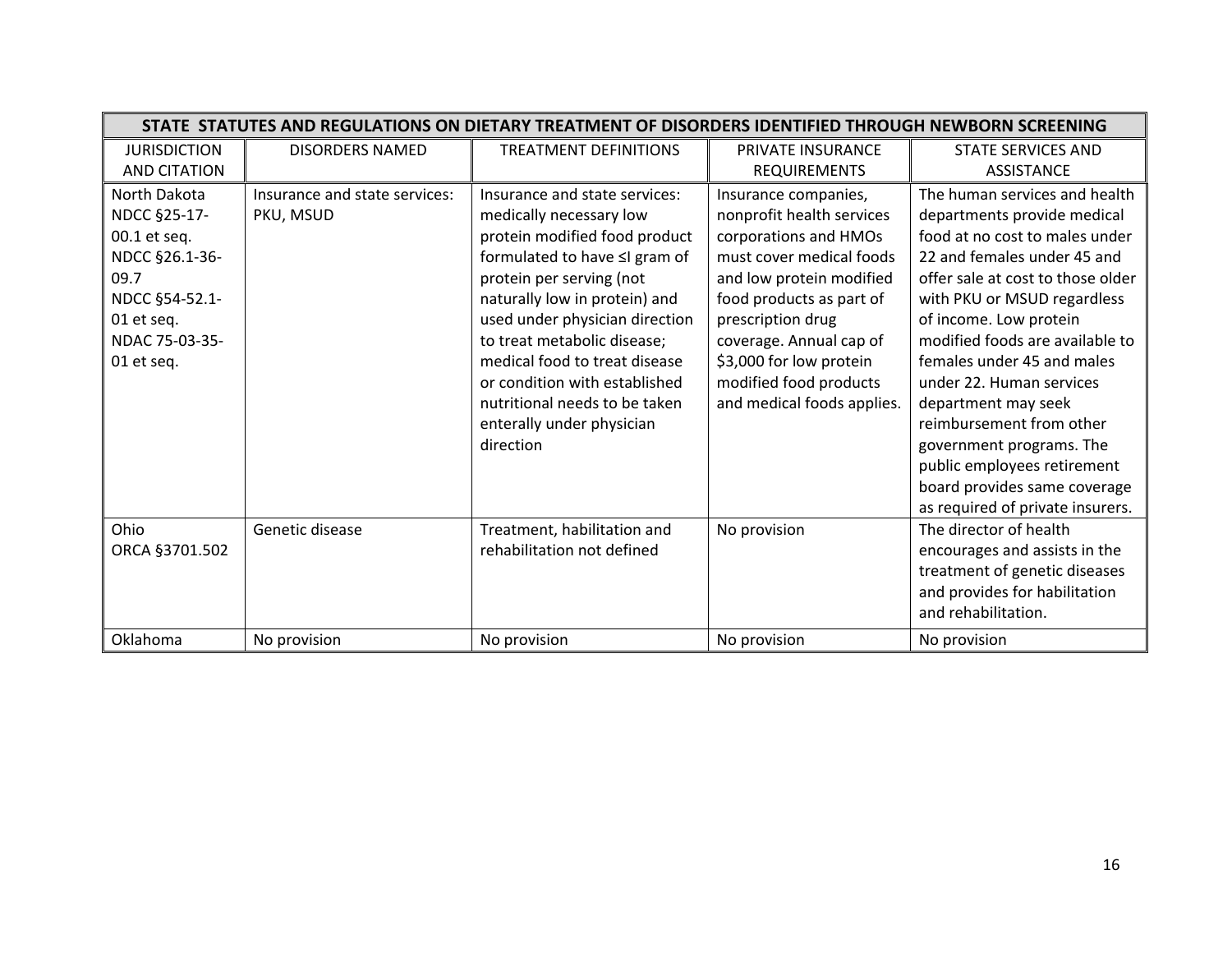|                     | STATE STATUTES AND REGULATIONS ON DIETARY TREATMENT OF DISORDERS IDENTIFIED THROUGH NEWBORN SCREENING |                                  |                           |                                 |  |
|---------------------|-------------------------------------------------------------------------------------------------------|----------------------------------|---------------------------|---------------------------------|--|
| <b>JURISDICTION</b> | <b>DISORDERS NAMED</b>                                                                                | <b>TREATMENT DEFINITIONS</b>     | PRIVATE INSURANCE         | <b>STATE SERVICES AND</b>       |  |
| <b>AND CITATION</b> |                                                                                                       |                                  | <b>REQUIREMENTS</b>       | ASSISTANCE                      |  |
| Oregon              | Inborn errors of metabolism                                                                           | For metabolic disorder, foods    | For metabolic disorder,   | No provision                    |  |
| ORS §743A.070,      | that involve amino acid,                                                                              | formulated for enteral           | individual and group      |                                 |  |
| 743A.188            | carbohydrate and fat                                                                                  | consumption under physician      | health insurance policies |                                 |  |
|                     | metabolism for which                                                                                  | supervision that are deficient   | must cover medical foods. |                                 |  |
|                     | medically standard methods                                                                            | in one or more nutrients for     | For malabsorption, health |                                 |  |
|                     | of diagnosis, treatment, and                                                                          | medical and nutritional          | insurance policies must   |                                 |  |
|                     | monitoring exist, including                                                                           | management of patients with      | cover enteral formula.    |                                 |  |
|                     | quantification of metabolites                                                                         | limited capacity to metabolize   |                           |                                 |  |
|                     | in blood, urine, or spinal fluid                                                                      | nutrients or have specific       |                           |                                 |  |
|                     | or enzyme or DNA                                                                                      | nutrient requirements            |                           |                                 |  |
|                     | confirmation in tissues and                                                                           | necessary for growth, health     |                           |                                 |  |
|                     | severe intestinal                                                                                     | and metabolic homeostasis.       |                           |                                 |  |
|                     | malabsorption                                                                                         | For malabsorption, medically     |                           |                                 |  |
|                     |                                                                                                       | necessary nonprescription        |                           |                                 |  |
|                     |                                                                                                       | enteral formula for home use     |                           |                                 |  |
|                     |                                                                                                       | ordered by a physician that      |                           |                                 |  |
|                     |                                                                                                       | comprises the sole source or     |                           |                                 |  |
|                     |                                                                                                       | an essential source of nutrition |                           |                                 |  |
| Pennsylvania        | Insurance: PKU, branch-                                                                               | Insurance: medically necessary   | Health insurance policies | The WIC Program provides        |  |
| 40 PS §3904 et      | chained ketonuria, GALT and                                                                           | nutritional supplements          | must cover nutritional    | allowable foods to eligible     |  |
| seq.                | <b>HCY</b>                                                                                            | (formula) to treat certain       | supplements. Normal       | pregnant, breast-feeding and    |  |
| 028 Pa. Code        | State services: nutritional risk,                                                                     | disorders administered under     | copayment and             | postpartum women and            |  |
| §1101.1 et seq.     | including conditions that                                                                             | physician direction              | coinsurance may apply.    | children until age 5 who are at |  |
|                     | predispose a person to                                                                                | WIC: allowable foods on the      | Benefits are exempt from  | nutritional risk because of     |  |
|                     | nutritionally related medical                                                                         | WIC food list                    | deductibles.              | medical problems.               |  |
|                     | conditions                                                                                            |                                  |                           |                                 |  |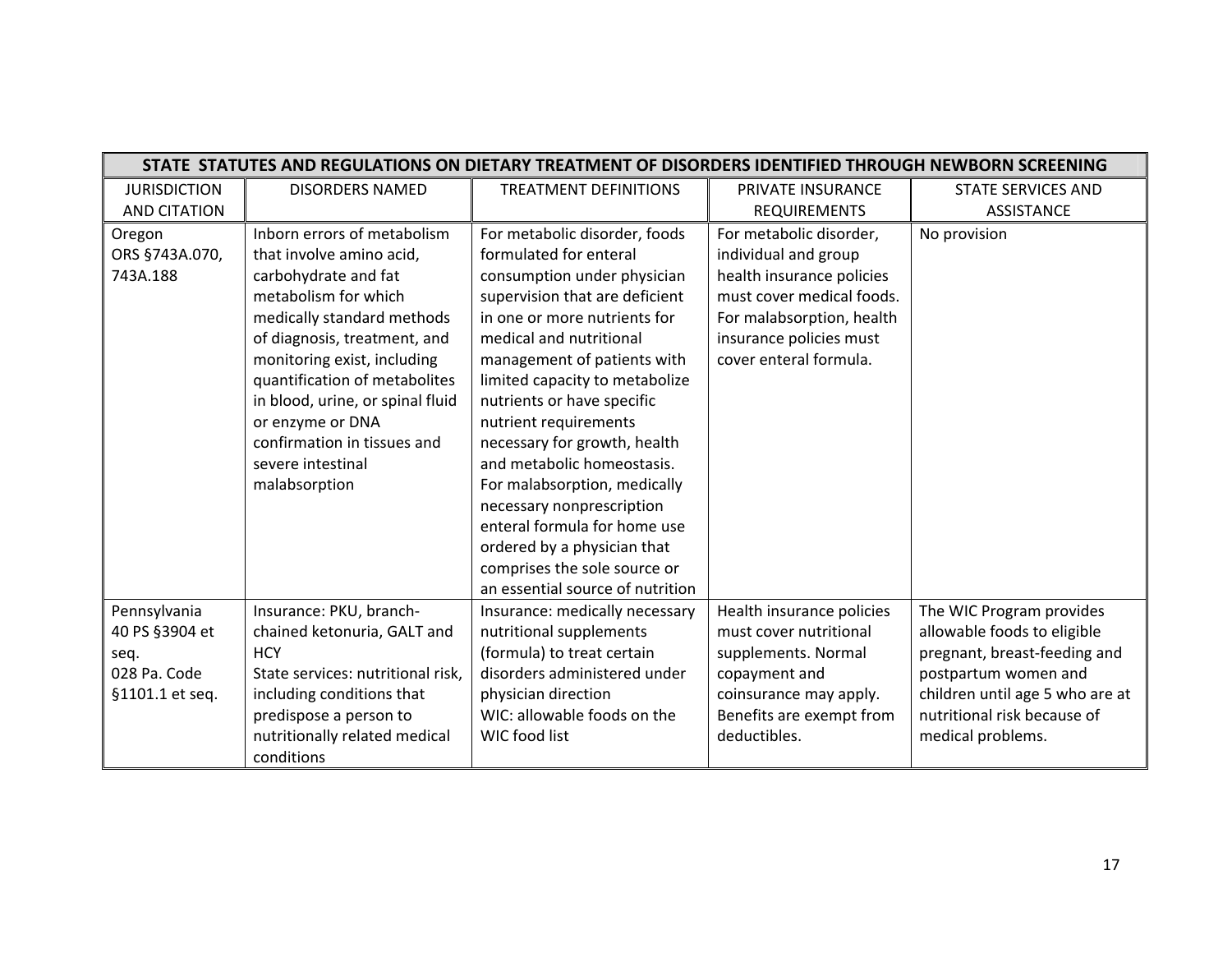|                     |                               | STATE STATUTES AND REGULATIONS ON DIETARY TREATMENT OF DISORDERS IDENTIFIED THROUGH NEWBORN SCREENING |                          |                                            |
|---------------------|-------------------------------|-------------------------------------------------------------------------------------------------------|--------------------------|--------------------------------------------|
| <b>JURISDICTION</b> | <b>DISORDERS NAMED</b>        | <b>TREATMENT DEFINITIONS</b>                                                                          | PRIVATE INSURANCE        | STATE SERVICES AND                         |
| <b>AND CITATION</b> |                               |                                                                                                       | <b>REQUIREMENTS</b>      | <b>ASSISTANCE</b>                          |
| Rhode Island        | Insurance: inherited diseases | Insurance: Medically necessary                                                                        | Accident and sickness    | Public assistance pays for                 |
| RIGL §23-13-14      | of amino and organic acids    | enteral nutrition products to                                                                         | insurers, nonprofit      | enteral nutrition products for             |
| RIGL §27-18-69      | State services: inborn errors | treat malabsorption caused by                                                                         | hospital and medical     | eligible neonates, infants,                |
| RIGL §27-19-60      | of metabolism such as PKU,    | inherited disease, including low                                                                      | service corporations and | children and adults up to                  |
| RIGL §27-20-55      | TYR, HCY, MSUD, propionic     | protein modified foods                                                                                | HMOs must cover enteral  | \$2,500 per year. The health               |
| RIGL §27-41-73      | aciduria and MMA              | State services: medically                                                                             | formula and low protein  | department must create rules               |
| RIGL §40-6-3.12     |                               | necessary enteral nutrition                                                                           | modified food products   | and regulations pertaining to              |
|                     |                               | products taken via tube or                                                                            | with an annual cap of    | metabolic diseases, including              |
|                     |                               | orally ordered by a physician as                                                                      | \$2,500. Normal          | treatment services as indicated            |
|                     |                               | therapeutic regimen; medical                                                                          | copayment or deductibles | by accepted medical practice. <sup>"</sup> |
|                     |                               | necessity includes but is not                                                                         | may apply.               |                                            |
|                     |                               | limited to (1) conditions that                                                                        |                          |                                            |
|                     |                               | require enteral nutrition to                                                                          |                          |                                            |
|                     |                               | prevent disability or death as a                                                                      |                          |                                            |
|                     |                               | result of a diagnosed condition                                                                       |                          |                                            |
|                     |                               | preventing use of regular food                                                                        |                          |                                            |
|                     |                               | and (2) clinical signs and                                                                            |                          |                                            |
|                     |                               | symptoms of impaired                                                                                  |                          |                                            |
|                     |                               | digestion malabsorption or                                                                            |                          |                                            |
|                     |                               | nutritional risk                                                                                      |                          |                                            |
| South Carolina      | No provision                  | No provision                                                                                          | No provision             | No provision                               |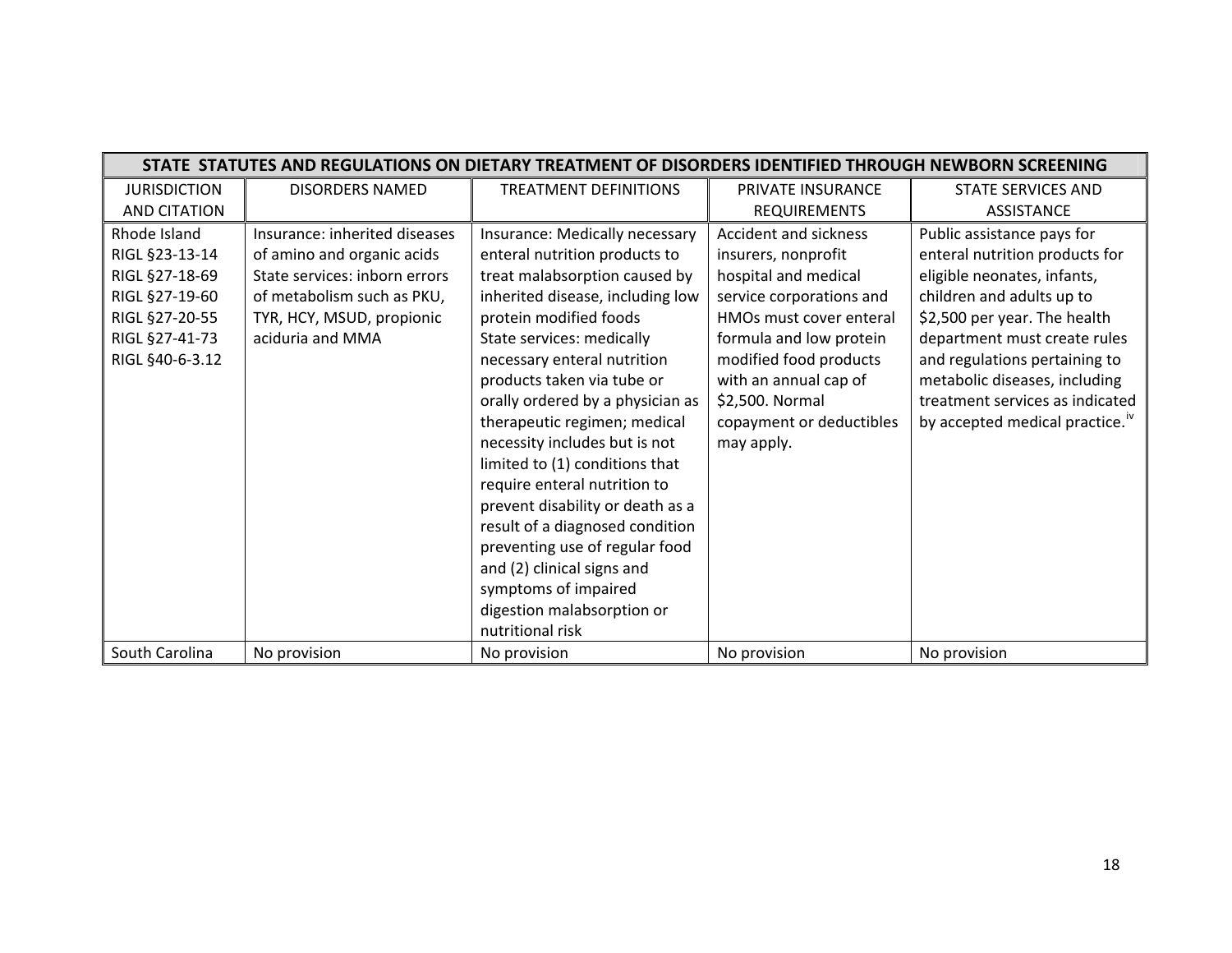|                     | STATE STATUTES AND REGULATIONS ON DIETARY TREATMENT OF DISORDERS IDENTIFIED THROUGH NEWBORN SCREENING |                                   |                            |                                |  |
|---------------------|-------------------------------------------------------------------------------------------------------|-----------------------------------|----------------------------|--------------------------------|--|
| <b>JURISDICTION</b> | <b>DISORDERS NAMED</b>                                                                                | <b>TREATMENT DEFINITIONS</b>      | PRIVATE INSURANCE          | STATE SERVICES AND             |  |
| <b>AND CITATION</b> |                                                                                                       |                                   | <b>REQUIREMENTS</b>        | <b>ASSISTANCE</b>              |  |
| South Dakota        | Insurance: PKU                                                                                        | Insurance: treatment, including   | Individual and group       | State covers enteral nutrition |  |
| SDCL §58-17-62      | State services: inborn errors                                                                         | dietary management and            | health insurers, nonprofit | therapy and oral nutritional   |  |
| SDCL §58-18-41      | of metabolism                                                                                         | formulas                          | medical and surgical       | supplements for eligible       |  |
| SDCL §58-38-23      |                                                                                                       | State services: enteral nutrition | plans, hospital service    | children.                      |  |
| SDCL §58-40-21      |                                                                                                       | therapy for home use to treat     | corporations and HMOs      |                                |  |
| SDCL §58-41-98      |                                                                                                       | inability to maintain weight      | must cover treatment.      |                                |  |
| SDAR 67:16:42:01    |                                                                                                       | and strength as a result of a     |                            |                                |  |
| et seq.             |                                                                                                       | medical condition; oral           |                            |                                |  |
|                     |                                                                                                       | nutritional supplements for       |                            |                                |  |
|                     |                                                                                                       | home use when protein or          |                            |                                |  |
|                     |                                                                                                       | caloric intake from normal        |                            |                                |  |
|                     |                                                                                                       | foods or infant formula not       |                            |                                |  |
|                     |                                                                                                       | tolerated due to illness          |                            |                                |  |
| <b>Tennessee</b>    | Insurance: PKU                                                                                        | Insurance: licensed               | Health insurance policies, | TennCare covers food           |  |
| TCA §56-7-2505      | State services: metabolic                                                                             | professional medical services     | medical service plans,     | supplements for individuals    |  |
| TCRR 1200-15-2-     | disorders and PKU                                                                                     | under physician supervision       | hospital and medical       | with PKU as required and for   |  |
| $.01$ et seq.       |                                                                                                       | and special dietary formulas      | service corporation        | other metabolic disorders in   |  |
|                     |                                                                                                       | medically necessary to treat      | contracts, fraternal       | children under 21.             |  |
|                     |                                                                                                       | <b>PKU</b>                        | benefit societies, and     |                                |  |
|                     |                                                                                                       | State services: food              | <b>HMOs must cover</b>     |                                |  |
|                     |                                                                                                       | supplements not defined           | treatment.                 |                                |  |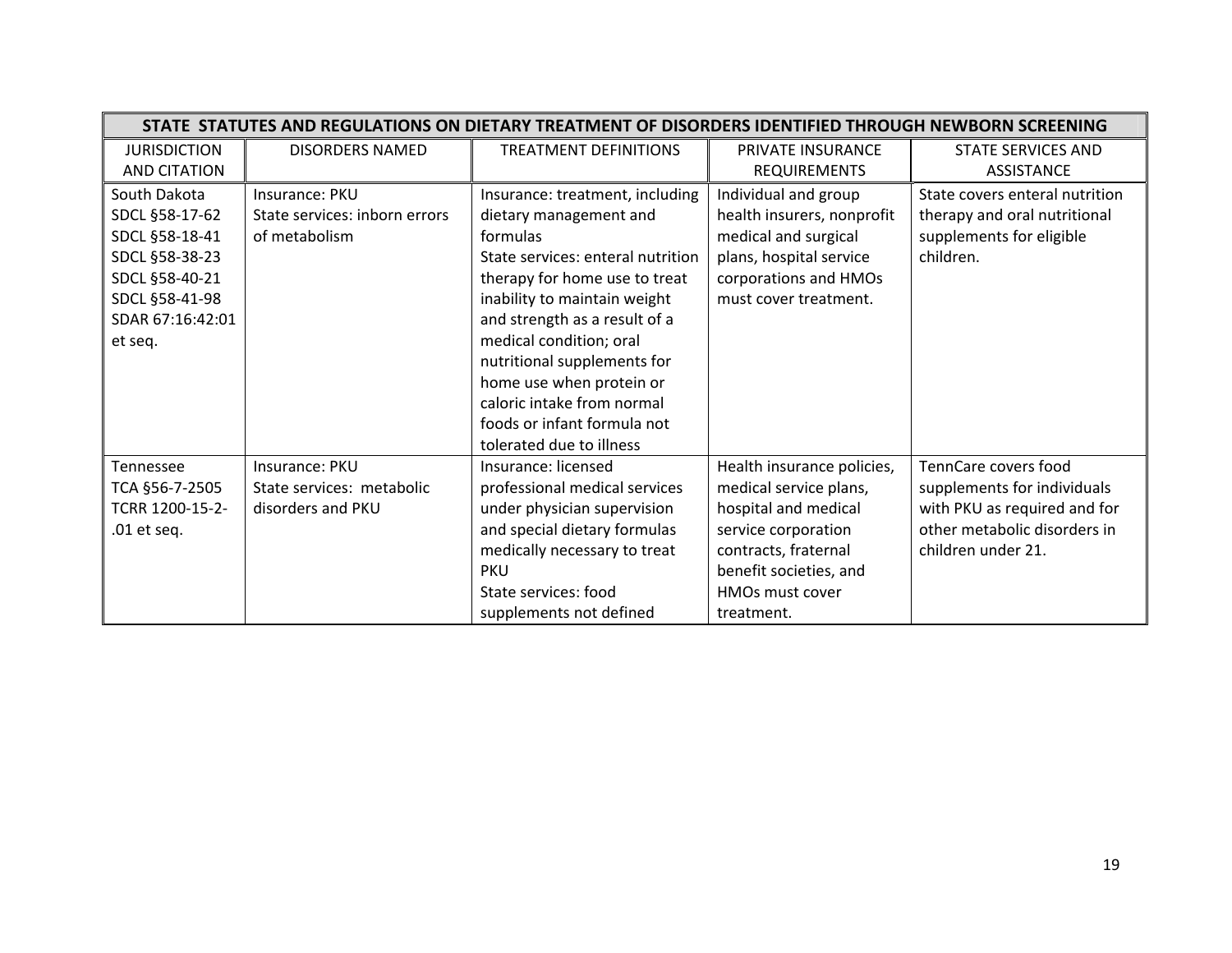|                          | STATE STATUTES AND REGULATIONS ON DIETARY TREATMENT OF DISORDERS IDENTIFIED THROUGH NEWBORN SCREENING |                                 |                              |                                 |  |
|--------------------------|-------------------------------------------------------------------------------------------------------|---------------------------------|------------------------------|---------------------------------|--|
| <b>JURISDICTION</b>      | <b>DISORDERS NAMED</b>                                                                                | <b>TREATMENT DEFINITIONS</b>    | PRIVATE INSURANCE            | <b>STATE SERVICES AND</b>       |  |
| <b>AND CITATION</b>      |                                                                                                       |                                 | <b>REQUIREMENTS</b>          | <b>ASSISTANCE</b>               |  |
| Texas                    | Insurance: heritable disease                                                                          | Insurance: physician ordered    | Group health benefit         | CHCSN program serves eligible   |  |
| <b>Insurance Code</b>    | that may result in mental or                                                                          | medically necessary formulas    | plans issued by an insurer,  | individuals of any age. CSHCN   |  |
| §1359.001 et seq.        | physical retardation or death;                                                                        | CSHCN: prescribed nutritional   | HMOs, or group hospital      | provides nutritional services   |  |
| <b>Health and Safety</b> | <b>PKU</b>                                                                                            | services and products           | service corporations must    | and products for identified     |  |
| Code §33.031 et          | CSHCN statute: PKU, other                                                                             | excluding hyperalimentation     | cover formulas to treat      | metabolic disorders or other    |  |
| seq.                     | heritable diseases,                                                                                   | and total parenteral nutrition  | PKU and other heritable      | conditions. Medical food        |  |
| <b>TAC Health</b>        | hypothyroidism, or another                                                                            | as medically necessary          | diseases. Coverage must      | coverage is available to treat  |  |
| Services §38             | disorder for which the state                                                                          | therapeutic agent for life and  | mirror prescription drug     | inborn metabolic disorders      |  |
|                          | screens newborns                                                                                      | health or when all or part of   | benefits.                    | only.                           |  |
|                          | <b>CSHCN</b> regulations: metabolic                                                                   | nutritional intake is via tube; |                              |                                 |  |
|                          | disorder, other medical                                                                               | approved medical foods to       |                              |                                 |  |
|                          | condition and inborn                                                                                  | treat inborn metabolic          |                              |                                 |  |
|                          | metabolic disorders not listed                                                                        | disorders                       |                              |                                 |  |
| Utah                     | Insurance: inborn errors of                                                                           | Insurance: dietary products,    | Accident and health          | No provision                    |  |
| Utah Code §31A-          | amino acid or urea cycle                                                                              | including formulas and low      | insurers must cover          |                                 |  |
| 22-623                   | metabolism caused by an                                                                               | protein modified foods, to      | dietary products as a        |                                 |  |
| <b>UAC R590-194</b>      | inherited abnormality of body                                                                         | treat inborn errors of          | major medical benefit.       |                                 |  |
|                          | chemistry treatable by dietary                                                                        | metabolism used under           |                              |                                 |  |
|                          | restriction                                                                                           | physician direction             |                              |                                 |  |
| Vermont                  | Insurance: inherited                                                                                  | Insurance: low protein          | An insurer must cover        | The health department may       |  |
| 18 VSA §4089e            | metabolic disease caused by                                                                           | modified food products          | medically necessary          | accept children suffering from  |  |
| 18 VSA §115,             | an abnormality of body                                                                                | formulated to have ≤1 gram of   | medical foods. Coverage      | chronic diseases for treatment. |  |
| 115a                     | chemistry for which the state                                                                         | protein per serving and         | of low protein modified      |                                 |  |
|                          | screens newborns                                                                                      | medical food (amino acid        | food products also           |                                 |  |
|                          | State services: chronic                                                                               | modified preparation) used      | required to at least \$2,500 |                                 |  |
|                          | diseases such as CF                                                                                   | under physician direction to    | annually.                    |                                 |  |
|                          |                                                                                                       | treat metabolic disease         |                              |                                 |  |
|                          |                                                                                                       | State services: treatment not   |                              |                                 |  |
|                          |                                                                                                       | defined                         |                              |                                 |  |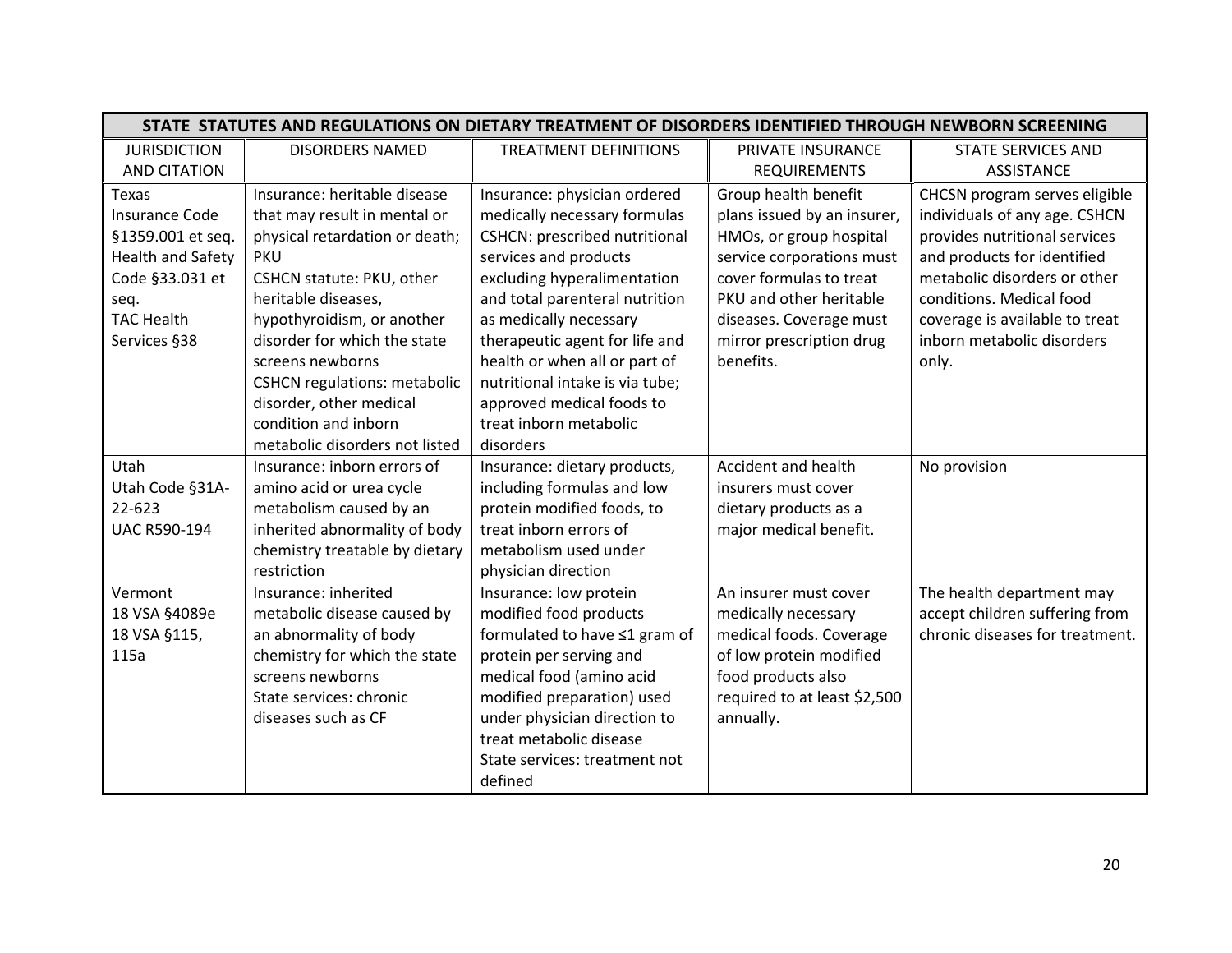|                     | STATE STATUTES AND REGULATIONS ON DIETARY TREATMENT OF DISORDERS IDENTIFIED THROUGH NEWBORN SCREENING |                                  |                          |                                   |
|---------------------|-------------------------------------------------------------------------------------------------------|----------------------------------|--------------------------|-----------------------------------|
| <b>JURISDICTION</b> | <b>DISORDERS NAMED</b>                                                                                | <b>TREATMENT DEFINITIONS</b>     | PRIVATE INSURANCE        | <b>STATE SERVICES AND</b>         |
| <b>AND CITATION</b> |                                                                                                       |                                  | <b>REQUIREMENTS</b>      | <b>ASSISTANCE</b>                 |
| Virginia            | Core panel of heritable                                                                               | Under physician direction,       | No provision             | Subject to available funding,     |
| 12 VAC 5-71-10      | disorders and genetic disease                                                                         | metabolic formula (prescribed    |                          | the health department assists     |
| et seq.             | consistent with                                                                                       | nutritional substances           |                          | eligible persons in obtaining     |
|                     | recommendations of the                                                                                | formulated for internal          |                          | dietary treatment. Financially    |
|                     | American College of Medical                                                                           | consumption or administration    |                          | eligible children under 21 and    |
|                     | Genetics                                                                                              | distinct in one or more          |                          | adults at or below 300%           |
|                     |                                                                                                       | nutrients from regular food      |                          | poverty level receive             |
|                     |                                                                                                       | used to treat limited capacity   |                          | treatment at no cost. Children    |
|                     |                                                                                                       | to metabolize ordinary food);    |                          | and adults who do not meet        |
|                     |                                                                                                       | medically necessary low          |                          | financial eligibility may be able |
|                     |                                                                                                       | protein modified foods           |                          | to purchase dietary products      |
|                     |                                                                                                       | formulated to have ≤1 gram of    |                          | from the department.              |
|                     |                                                                                                       | protein per serving (not         |                          |                                   |
|                     |                                                                                                       | naturally low in protein);       |                          |                                   |
|                     |                                                                                                       | metabolic supplements            |                          |                                   |
|                     |                                                                                                       | (dietary/nutritional substances  |                          |                                   |
|                     |                                                                                                       | for nutritional management)      |                          |                                   |
| Washington          | Insurance: PKU                                                                                        | Insurance: formulas necessary    | Disability insurance     | The health department is          |
| RCW §48.20.520      | State specialty clinics:                                                                              | to treat PKU                     | contracts, contracts or  | authorized to include costs for   |
| RCW §48.21.300      | hemoglobin diseases, PKU,                                                                             | State specialty clinics:         | agreements for health    | specialty clinics that provide    |
| RCW §48.44.440      | CAH, CH, and other disorders                                                                          | treatment not defined            | care services must cover | treatment services in the NBS     |
| RCW §48.46.510      | for which the state screens                                                                           |                                  | treatment for PKU.       | fee. Individuals in state medical |
| WAC 246-650-        | newborns                                                                                              |                                  |                          | assistance plans are eligible to  |
| 991                 |                                                                                                       |                                  |                          | receive oral or tube-delivered    |
| WAC 388-554-        |                                                                                                       |                                  |                          | enteral nutrition products if     |
| 300                 |                                                                                                       |                                  |                          | criteria met.                     |
| West Virginia       | No provision                                                                                          | No provision                     | No provision             | No provision                      |
| Wisconsin           | Metabolic disorders as                                                                                | Specially formulated nutritional |                          | State medical assistance          |
| HFS 107.09          | described in the medical                                                                              | supplements and replacement      |                          | program provides nutritional      |
|                     | assistance provider                                                                                   | products, including enteral and  |                          | supplements and replacement       |
|                     | handbooks and bulletins                                                                               | parenteral products              |                          | products if eligible.             |